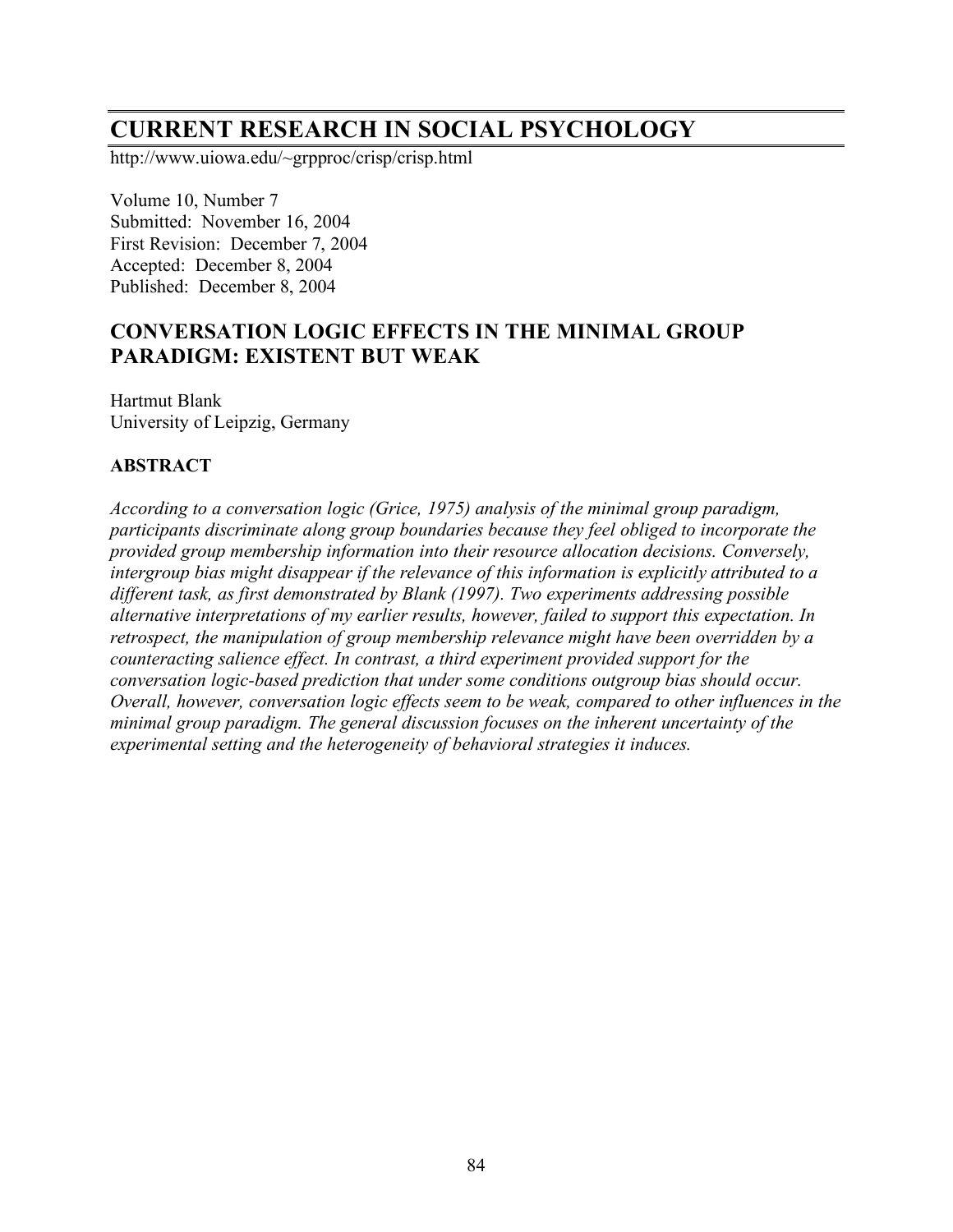## **INTRODUCTION**

Tajfel and associates developed the minimal group paradigm (MGP) to explore the minimal conditions for intergroup discrimination to occur (Tajfel, 1970; Tajfel, Billig, Bundy & Flament, 1971). In essence, the procedure consists of first categorizing participants into two arbitrary groups on the basis of a trivial criterion (thereby creating minimal groups in the sense that all features normally associated with group membership are missing: face-to-face interaction, common history, personal acquaintance, role structure, group norms, group cohesion, etc.) and then requiring individual participants to judge anonymous other ingroup and outgroup members on evaluative dimensions or to distribute rewards (money or points) between them. Typically, the participants' averaged evaluations or reward allocations exhibit ingroup bias, that is, on average, participants treat their own group more positively than the outgroup (see reviews by Brewer, 1979; Diehl, 1990; Mullen, Brown & Smith, 1992; Turner, 1978).

Tajfel and Turner (1986) have proposed Social Identity Theory (SIT) as an explanation of this phenomenon: People's group memberships contribute in important ways to their identities, and they also seek to derive positive self-esteem from the groups they are associated with. In the MGP, although the group categorization is trivial, its salience might induce participants to at least temporarily identify with it and try to make it as gratifying as possible, namely, by positively differentiating the ingroup from the outgroup. The salience aspect with respect to group identification has been emphasized particularly by self-categorization theory (Turner, 1985; Turner et al., 1987), a further development of SIT. Other developments within this theoretical tradition have highlighted the uncertainty reduction function of group categorization and subsequent ingroup bias (as opposed or in addition to self-enhancement; e.g., Abrams & Hogg, 1988).

However, there have also been critics of this theorizing and the underlying research paradigm (see, e.g., Rabbie, Schot, & Visser, 1989; and Schiffmann & Wicklund, 1992; for general critiques). Particularly important for the present work, some researchers have been concerned about possible demand characteristics of the MGP (Berkowitz, 1994; Gerard & Hoyt, 1974). The demand characteristics argument holds that participants do not show ingroup bias out of a selfenhancement motivation but are seduced to do so by perceived demand characteristics of the experimental situation. This refers primarily to the fact that the group membership of the participants to be rewarded in an allocation task is made exceedingly salient and may therefore lead the participants to think that the experimenter wants them to use this information and discriminate against the outgroup. Although a study by St.Claire and Turner (1982) seemed to have ruled out such an explanation, it has been revived by additional empirical evidence provided by Berkowitz (1994). Berkowitz found that participants clearly perceived demand characteristics towards ingroup bias and acted in accordance with these. Particularly interesting are postexperimental reports on the transmitters of the demand characteristics: Half of the participants indicated that the group membership information provided along with the distribution matrices had conveyed them the experimenter's likely hypothesis, and a third of the participants mentioned the categorization procedure. Thus it seems that, at present, demand characteristics cannot be excluded in the MGP.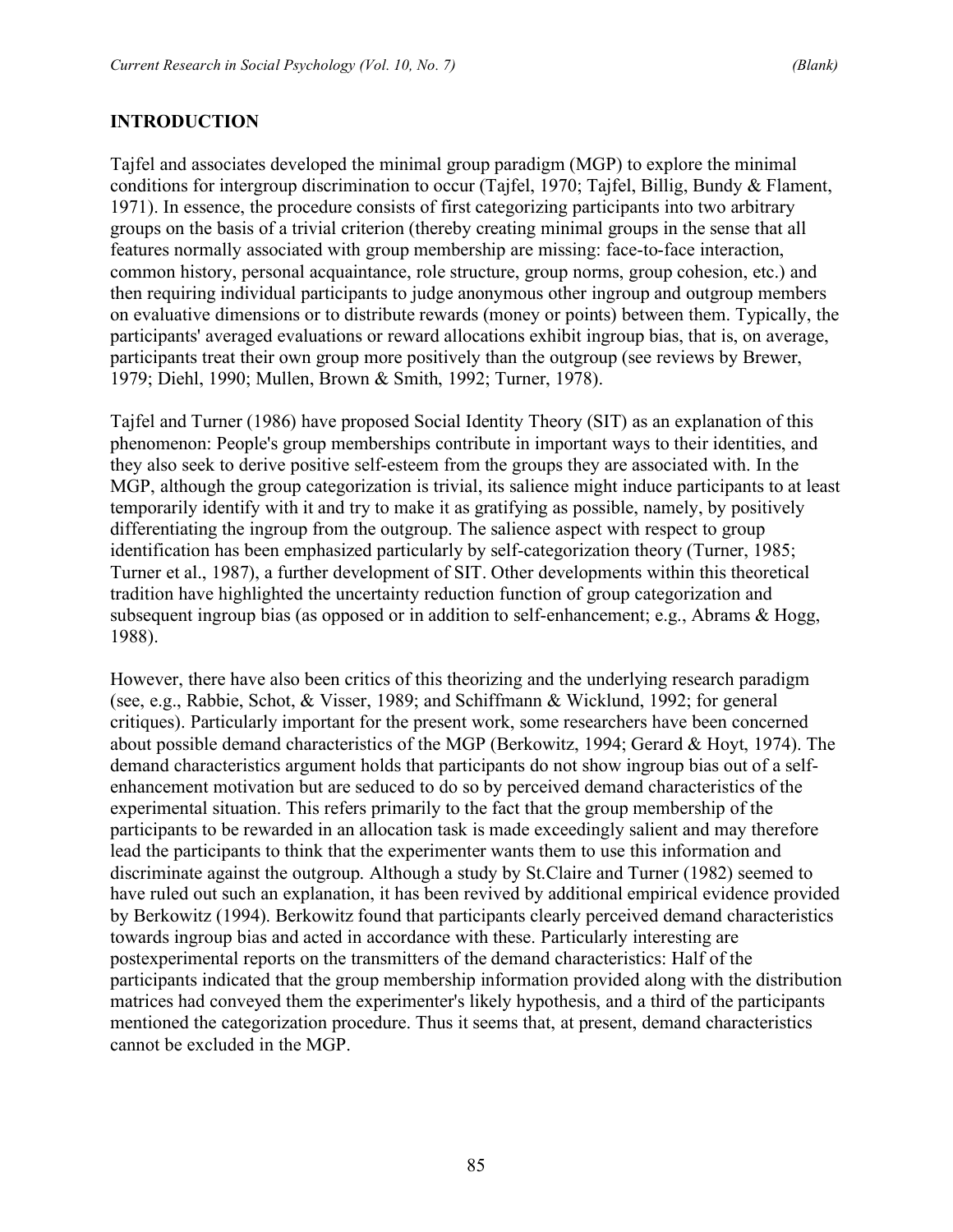However, some problems remain with the demand characteristics account as well. Firstly, although the salience of the group membership information somehow seems to convey to the participants that the experiment has something to do with intergroup behavior, it is not immediately clear why this would lead them to suspect that ingroup-favoring behavior (and not outgroup-favoring behavior or fairness) is expected of them. To some degree, there is an inherent circularity in the demand characteristics argument, because it presupposes to some degree the phenomenon it tries to explain. That is, the fact that participants seem to perceive directional demands (as in Berkowitz, 1994) may in itself be a consequence of their experiences with intergroup phenomena (e.g., knowledge about social norms or social identity processes). At least, it seems that some additional factor is needed to account for the direction of the expected and displayed discrimination (e.g., social norms, see below).

Secondly, while specific situational cues (the categorization procedure and in particular the group membership information in the distribution matrices; see above, Berkowitz, 1994) seem to be important in shaping participants' expectations about the experiment, the exact mechanism by which this is brought about is not specified. The latter, in turn, would allow critics to even question their causal role within the demand characteristics process. For example, one might argue that not the cues transfer the demand characteristics upon which the participants act in the experiment, but instead the participants, when asked in the post-experimental questionnaire, point to these salient antecedent features as convenient rationalizations of their own behavior.

In a sense, the demand characteristics account is unsatisfactory because it provides only a description of the participants' perceptions in (more precisely, after) the experiment (which are then offered as an explanation of the participants' behavior) and does not explain how these perceptions originate in the experimental situation.

As an approach that might serve to bridge this theoretical gap, I (Blank, 1997) have proposed a partial account of the ingroup bias phenomenon in the MGP based on Grice's (1975) conversation logic. This approach provides a mechanism that would explain why the participants draw on the group membership information in order to guide their behavior in the experiment. However, it makes no predictions regarding the precise manifestation of intergroup behavior (i.e., ingroup or outgroup favoritism). Insofar, it is only a partial account for the usual MGP findings. Nevertheless, it yields predictions that are tested in the three experiments reported below.

The general rationale is that the same pragmatic rules of communication operate in psychological experiments as in everyday conversations and this must be taken into account when interpreting the results of such experiments lest one runs the risk of serious misinterpretations. Particularly, each step in an experimental procedure (e.g., instructions, presentation of information, measurements, repetition of measurement, etc.) constitutes a communicative act which is interpreted by the participant on the basis of certain conversational rules or, in Grice's terminology, maxims. Importantly, when analyzed before the communicative background of the experiment, experimental manipulations may take on different meanings from what was intended by the experimenter, opening the door for alternative interpretations of the investigated phenomena in terms of conversation logic. Such accounts have recently been provided in such different fields as attribution, eyewitness testimony, judgement and decision, and opinion surveys (Blank, 1998; Bless, Strack & Schwarz, 1993; Fiedler, 1988; Hertwig & Gigerenzer, 1999; Hilton, 1995; Schwarz, 1999).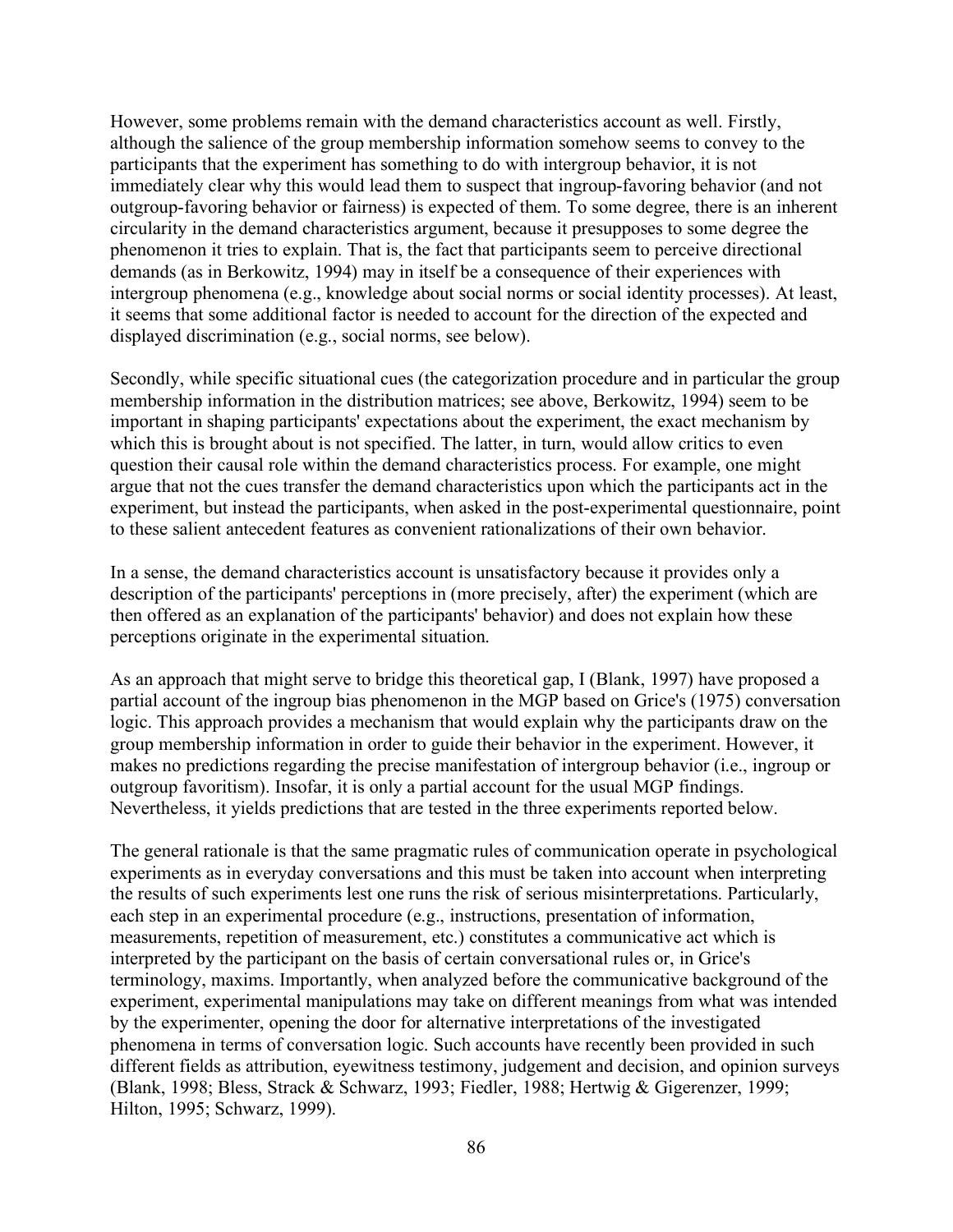Applied to the MGP, the logic of conversation approach concentrates particularly on the group membership information given in the reward allocation task. However, unlike the demand characteristics account, it provides a mechanism by which the participants come to use this information. According to Grice's maxim of relevance, each contribution to a conversation is perceived to be relevant to the topic of the conversation. Thus, when information about the group membership of two persons to be rewarded is given along with the distribution matrices, participants will assume that this information is relevant for the task at hand (otherwise it would not be presented) and therefore feel that they should somehow take it into account when making their allocation decisions (moreover, it is the only useful information the participants have to guide their allocation decisions, which should enhance reliance upon it). Insofar as this information is one about a difference (in the most interesting case of one ingroup and one outgroup member to be rewarded), the default reaction mode to this information should be to make a difference, namely, in the rewards allocated to the ingroup and outgroup members.

Of course, this is not to say that each and every participant has to and will use the group membership information in this way. Some people may recognize that the group membership information may be relevant for the task (or, that the experimenter wants them to perceive it as relevant), may also clearly realize the option of making a difference, and may nevertheless decide to ignore this option and allocate the rewards according to other principles (e.g., equality). Indeed, human behavior is expected to display some variability. Still, this does not invalidate the present approach, because firstly there would be observable effects at the group level even if only some participants would "fall prey" to the conversational mechanism advocated here, and secondly people's behavior in the MGP itself is known to be extremely variable. For example, there is typically a sizeable proportion of participants who distribute fairly (Turner, 1983).

Of more importance is an inherent limitation of the present approach (which, however, allows for additional predictions; see Experiment 3): "Making a difference" does not predict the direction of the difference (i.e., pro ingroup or pro outgroup), and therefore the conversation logic account can only be a partial explanation of ingroup bias. For a complete account of ingroup bias, this explanation must be supplemented by other, ingroup-favoring mechanisms (e.g., selfenhancement via positive distinctiveness as posited by SIT, or a generic norm of loyalty to the ingroup as initially suggested by Tajfel et al., 1971; see also Gaertner & Insko, 2001; Hertel & Kerr, 2001; for the impact of social norms in the MGP). Nevertheless, because it disentangles differentiation and direction, the conversation logic approach suggests a unique experimental approach (beyond the assessment of perceived demand characteristics), as will be detailed below.

To reiterate, the conversation logic approach proposed here holds that the presentation of information about an ingroup-outgroup difference and the perception of this information as relevant for the allocation task are necessary (but not sufficient) conditions for ingroup bias to occur. With an eye towards experimentation, this specification of a relevance perception process as a precondition for ingroup bias allows us to identify conditions under which ingroup bias might disappear. If the group membership information is presented but not perceived as relevant for the task, then the participants will not feel obliged (by virtue of adherence to cooperative communication principles) to use it, and therefore no ingroup bias might result. Such a state of affairs could be achieved if the participants had an alternative possibility to attribute the relevance of the group membership information, for instance, a second task besides the reward allocation task for which this information is explicitly made relevant.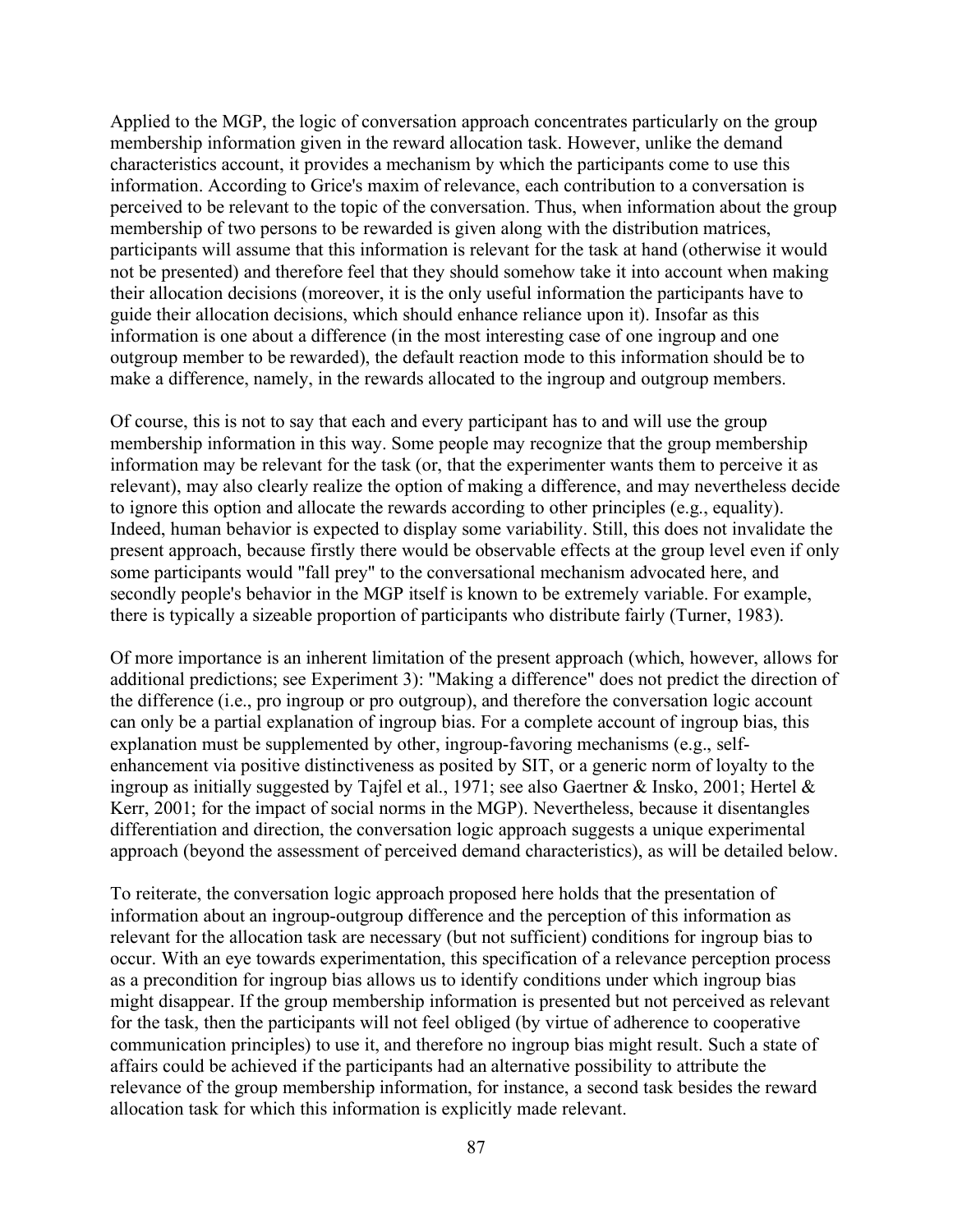This was the idea I explored in a previous study (Blank, 1997), which otherwise followed the usual MGP. That is, the participants were categorized into two minimal groups and subsequently distributed rewards between ingroup and outgroup members. Half of the participants, however, worked on a second task in combination with the reward allocation task. They were requested to remember, after three matrices each, the points they had given to each member of the ingroup or outgroup, a task for which the group membership information was obviously relevant (however, the relevance of this information to the allocation task was not explicitly denied). In order to prevent easy shortcuts in solving this task, several numerically different versions of the distribution matrices were constructed. The basic result was that ingroup bias was absent in the double-task group, whereas the usual ingroup bias could be replicated in the standard group, which is in accordance with the conversation logic approach.

Yet these results were equivocal because there are at least two alternative interpretations (brought up by a reviewer of the 1997 article): First, the secondary memory task was relatively difficult and demanding, so that the participants might have concentrated on this task at the expense of the allocation task (plainly speaking, they were too busy to discriminate). Second, the memory task had unequivocal and easily checkable solutions and therefore probably induced evaluation apprehension in the participants. Because it was also a difficult task, mastery of it might give them an opportunity to present themselves favorably to the experimenter and thereby enhance self-esteem in way that bypasses possible self-enhancement through ingroup bias (i.e., they might show interpersonal instead of intergroup behaviour; Tajfel & Turner, 1986).

The first two experiments presented here sought to test the same conversation logic prediction as above while systematically exploring the impact of these alternative mechanisms. In Experiment 1, the difficulty of the secondary task as well as the relevance of the group membership information for this task were experimentally manipulated, with the conversation logic expectation that ingroup bias should disappear at either level of task difficulty, provided that the group membership information is relevant for it. Both alternative interpretations would predict that a difficult task suppresses ingroup bias regardless of the perceived relevance of the group membership information for it. In Experiment 2, the relevance issue was investigated even more directly and without a secondary task by plainly telling half of the participants that the group membership information was irrelevant for the reward allocation task but would be needed in a later task. According to the conversation logic approach, no ingroup bias should result. Finally, Experiment 3 tested a new prediction of the conversation logic approach. As argued above, the perceived relevance of the group membership information only prompts the participants to make a difference but does not per se imply the direction of this difference. Consequently, it should also be possible to systematically induce outgroup favoritism under suitable conditions.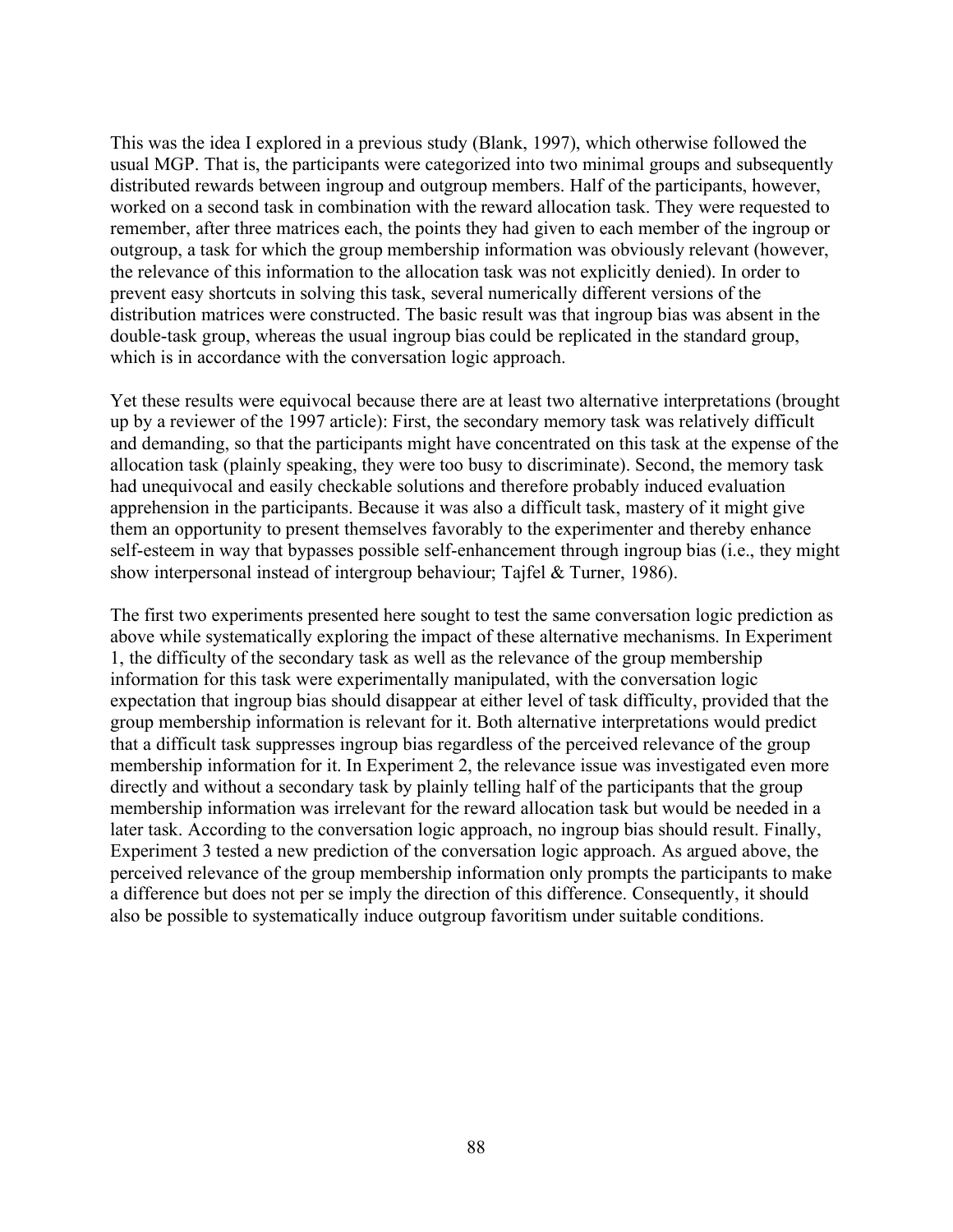#### **EXPERIMENT 1 Method** *Participants*

Hundred and forty-two students from various disciplines except psychology took part in the study. They were recruited from diverse classes held at the campus to participate in "three psychological experiments" (see below) in exchange for a remuneration of 5 Euros. The data of 14 participants could not be analyzed because they had misunderstood the instructions or did not complete all matrices, etc. The remaining 128 participants had been randomly assigned to four experimental conditions (see below) with the restriction that (a) 32 of them participated in each condition, (b) counterbalancing was preserved within conditions (see below), and (c) within one experimental session only one condition could be realized. The number of participants within experimental sessions ranged from one to fifteen.

#### *Procedure and Design*

The first part of the study (designated "Experiment 1") served to categorize the participants into two minimal groups with the help of an ostensible colour perception test which required them to make five choices, on five-point scales, between pairs of colours placed successively on a sheet of paper, according to their preference for one or the other colour. The experimenter [1] collected the finished "test sheets", and while the participants worked on a 15-minute filler task (designated "Experiment 2"; a study on autobiographical memory), he pretended to calculate each participant's individual colour perception "test result" with the help of a computer notebook. In fact, the experimenter did not calculate individual scores but randomly informed half of the participants that they were of the "colour sensitive type" or the "contrast sensitive type," respectively. This feedback was embedded in the written instructions to the reward distribution task ("Experiment 3"). The instructions announced the reward distribution task as a decision making task that required to have two groups of participants. For convenience, the two types of perceivers as identified in the first "experiment" (which, so the participants learned, were about evenly distributed in the population) would be used for this purpose. Then each participant read that he or she was a member of the "colour sensitive" or "contrast sensitive" group. Their task would be to distribute reward points between two anonymous people identified only by their participation number and group membership. A filled-in example matrice (showing mild ingroup bias) followed. Further, we emphasized that it was not possible to allocate rewards to oneself. However, as an incentive, we announced that the three participants with the highest sum of points awarded by the other participants each would win 10 Euro.

Depending on the experimental condition, additional instructions followed with respect to the secondary task. Specifically, there were four experimental conditions: (1) The standard condition proceeded just as explained above, without a secondary task. (2) In the difficult only condition, the participants had to remember, after three matrices each, the participant numbers[2] of the persons to be rewarded (these numbers also figured in the matrices) as well as their position in the matrix (top row vs. bottom row; see matrices and dependent measures section). (3) The relevant-difficult condition was identical to the difficult only condition except that the participants had to remember the participant numbers and the group membership of the rewarded persons. (4) In the relevant-easy condition, the participants had a fairly easy secondary task: They were to remember, after each matrix, only the group membership of the persons in the matrix. In conditions 2 to 4, we explained the respective secondary tasks using an example, and instructed the participants to devote equal effort to both tasks.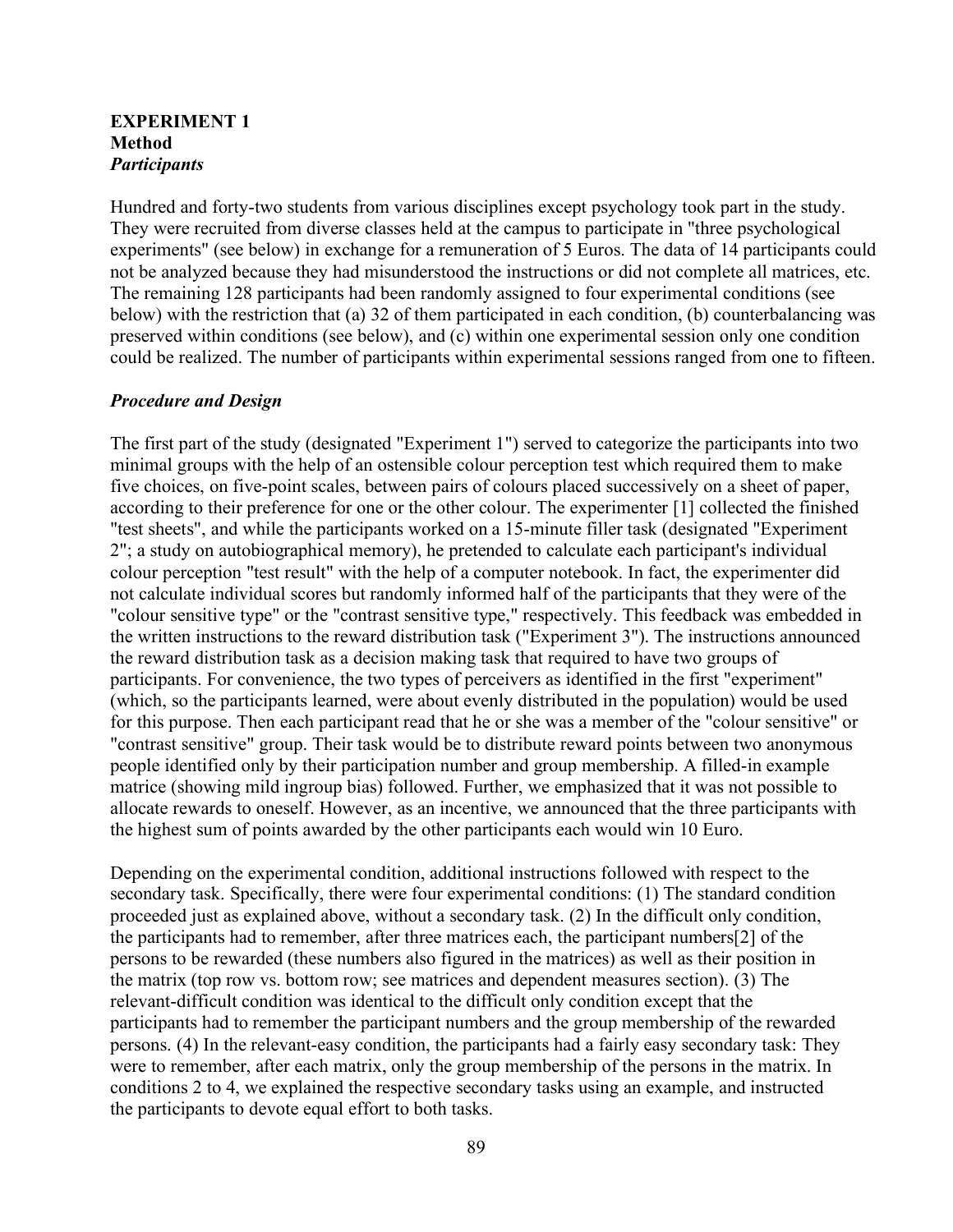Thereafter, the participants began with the reward allocation (plus secondary) task. When finished, they answered a final post-experimental questionnaire which asked for their distribution strategies, the perceived purpose of the experiment, the impact of the provided group membership of the persons, and reasons for ingroup bias or, alternatively, fairness in the distribution of rewards (I return to some relevant results from this questionnaire in the discussion section). Upon termination of the study, the participants were fully debriefed.

#### *Matrices and Dependent Measures*

Each matrix consisted of two rows. Each row represented possible payoffs for one person and first indicated on the left side the participant number (a one- or two-digit number) and group membership of the person. The possible payoffs for the persons in the two rows depended on the matrix type. I used three types of point distribution matrices to measure the prevalence of various distribution strategies. (1) A simple INFAV matrix (as employed in Tajfel et al., 1971, Exp. 1) assessed the degree to which the participants favored their own group vs. the outgroup in the reward allocations. (2) A MIP & MJP vs. MD matrix (as used by Tajfel et al. in their second experiment) measured the joint impact (or, "pull") of the two distribution strategies maximum ingroup payoff (MIP) and maximum joint payoff (MJP) on another strategy, maximum difference (in favor of the ingroup; MD). (3) The third matrix type was a variation of another commonly used matrix, F (fairness) vs. MIP & MD (e.g., Billig & Tajfel, 1973). This variation consisted of adding MJP to the fairness side of the matrix, thus contrasting the joint impacts of two nondiscriminatory distribution strategies - F and MJP - and two discriminatory strategies - MIP and MD - on each other. For details on various distribution strategies and the logic of their assessment via pull scores, see Tajfel et al. (1971), Blank (1997), Bornstein et al. (1983), or Bourhis, Sachdev and Gagnon (1994).

In agreement with the proceeding in Blank (1997), I used eight versions of each matrix type in the present experiments. Four versions each differed in the numerical values of the rewards to be distributed, although they obeyed the same construction principle. For example, in a standard version of an ingroup favoritism matrix, the values in the top row (assigned to, say, an ingroup member) run from 1 to 14 whereas the bottom values (assigned to an outgroup member) run from 14 to 1. Then, a numerical variation of this principle would have, for instance, the top row running from 5 to 18 and the bottom row from 18 to 5. Another variation would have values from 2 to 28 in the top row and from 28 to 2 in the bottom row (however, no matrix contained any negative values in the experiments reported here). Also, these matrices differed from those conventionally used in that they consisted of only seven columns instead of thirteen or fourteen (making it easier to construct numerically different versions). Further, the four numerically different matrix versions were used in four different combinations of ingroup and outgroup members in the top and bottom rows of the matrices (i.e., ingroup top/ingroup bottom, ingroup top/outgroup bottom, outgroup top/ingroup bottom, and outgroup top/outgroup bottom). This served to counterbalance the assignment of numerical versions to member combinations across participants. Finally, each of the four versions of each matrix type had an additional mirror version with reversed right-left ordering of the points, yielding eight versions of each matrix type and 24 matrices altogether. Another three matrices placed at the beginning of the matrix booklets served as practice trials and were not analyzed.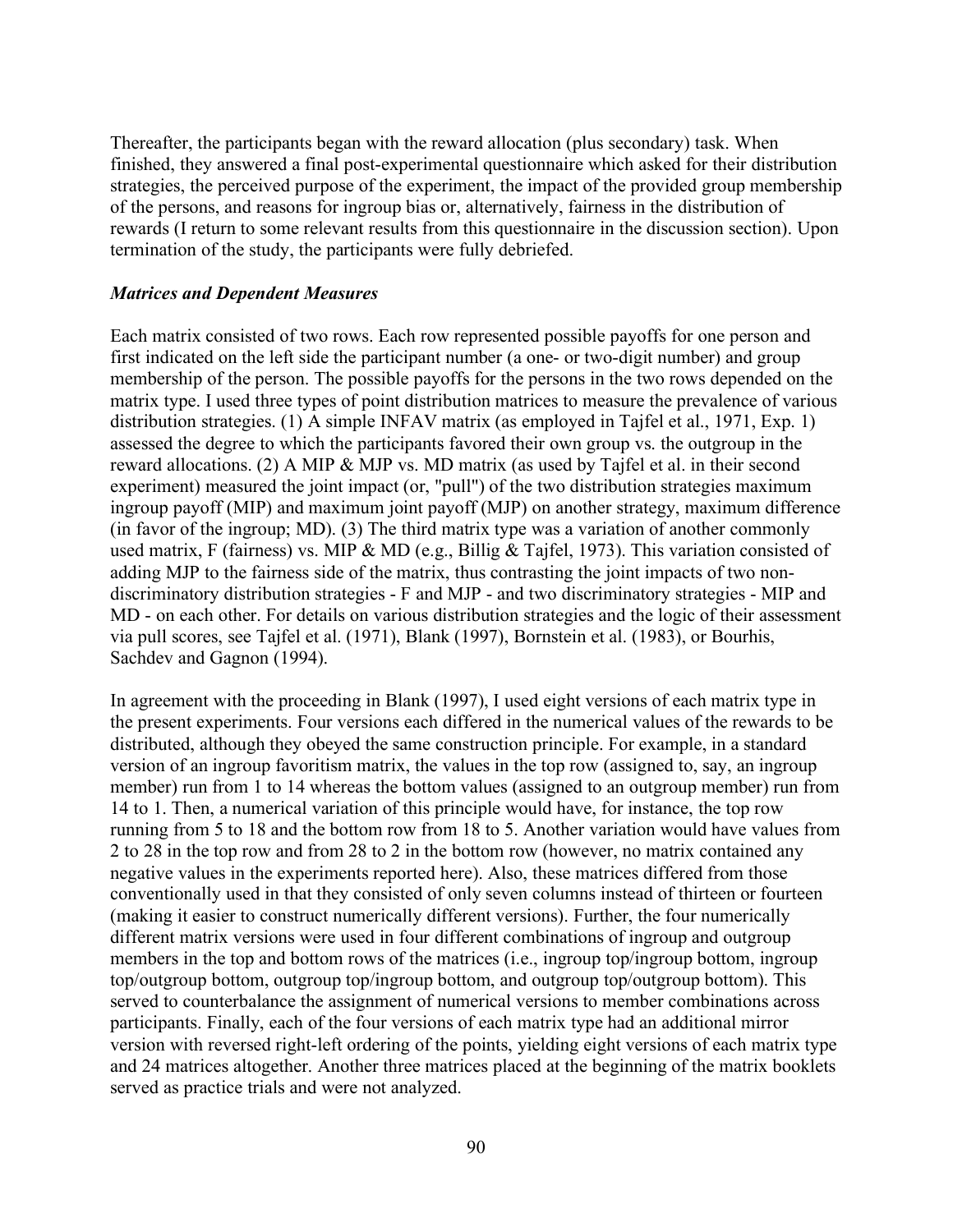Because the specifics of these various matrix types and distribution strategies are not a central focus of this article, I also calculated a more general measure as suggested by Diehl (1990), that is, the difference between the total points assigned to ingroup members and the total points assigned to outgroup members, summed across all 24 analyzed matrices. This measure will serve as the dependent measure throughout this article. The results based on this analysis are entirely consistent with the more specific analyses of the matrices as outlined above (these specific results may be obtained upon request from the author).

## **Results & Discussion**

Table 1 gives the essential results of Experiment 1. In the standard condition, the usual ingroup bias effect could be replicated with one-tailed testing, the effect size (Cohen's d) being in the small to medium range, corresponding to the usual order of magnitude in minimal group experiments (Mullen et al., 1992). Contrary to my expectations, this ingroup bias effect did not vanish with a secondary task for which the group membership information was explicitly relevant. This held for both the relevant-difficult and relevant-easy conditions, where significant ingroup bias emerged. Another unexpected result was that ingroup bias was essentially absent in the difficult-only condition where the participants worked on a difficult secondary task for which the group membership information was not relevant.

## **Table 1: Average Ingroup Bias in Different Experimental Conditions of Experiment 1 (Difference between Total Points Assigned to the Ingroup and Outgroup)**

| Condition             | Difference | $\overline{\text{SL}}$          | t(31) | pa      |      |
|-----------------------|------------|---------------------------------|-------|---------|------|
| Standard              | 25.4       | 77.<br>$\overline{\phantom{a}}$ | 1.86  | .04     | ر ر. |
| 2. Difficult only     |            | 59.0                            | .70   |         |      |
| 3. Relevant-difficult |            | 61.9                            | -99   |         |      |
| 4. Relevant-easy      | 45.0       | 77 Q                            | າ າາ  | $.00\,$ | .58  |

[a] One-tailed tests against the null hypothesis of no discrimination.

This latter result is perfectly in line, however, with both alternative interpretations of the Blank (1997) results as outlined in the introduction. That is, the difficult secondary task may have absorbed the cognitive resources of the participants, keeping them too busy to discriminate, and/or may have provided them with an opportunity to directly enhance their individual selfesteem, thereby obviating the need for indirect self-enhancement via ingroup favoritism.

Yet some aspects of the data cannot be fully explained by these alternative accounts either. Because, according to these accounts, the difficulty of the secondary task is responsible for a suppression of ingroup bias, they cannot explain why there is significant ingroup bias in the relevant-difficult condition. Also, they cannot explain why the amount of ingroup bias is roughly twice as high in the relevant-easy condition, compared to the standard condition, while there should be no difference - from these perspectives - between these conditions. Thus, the pattern of results creates problems for all of the previously discussed explanatory approaches.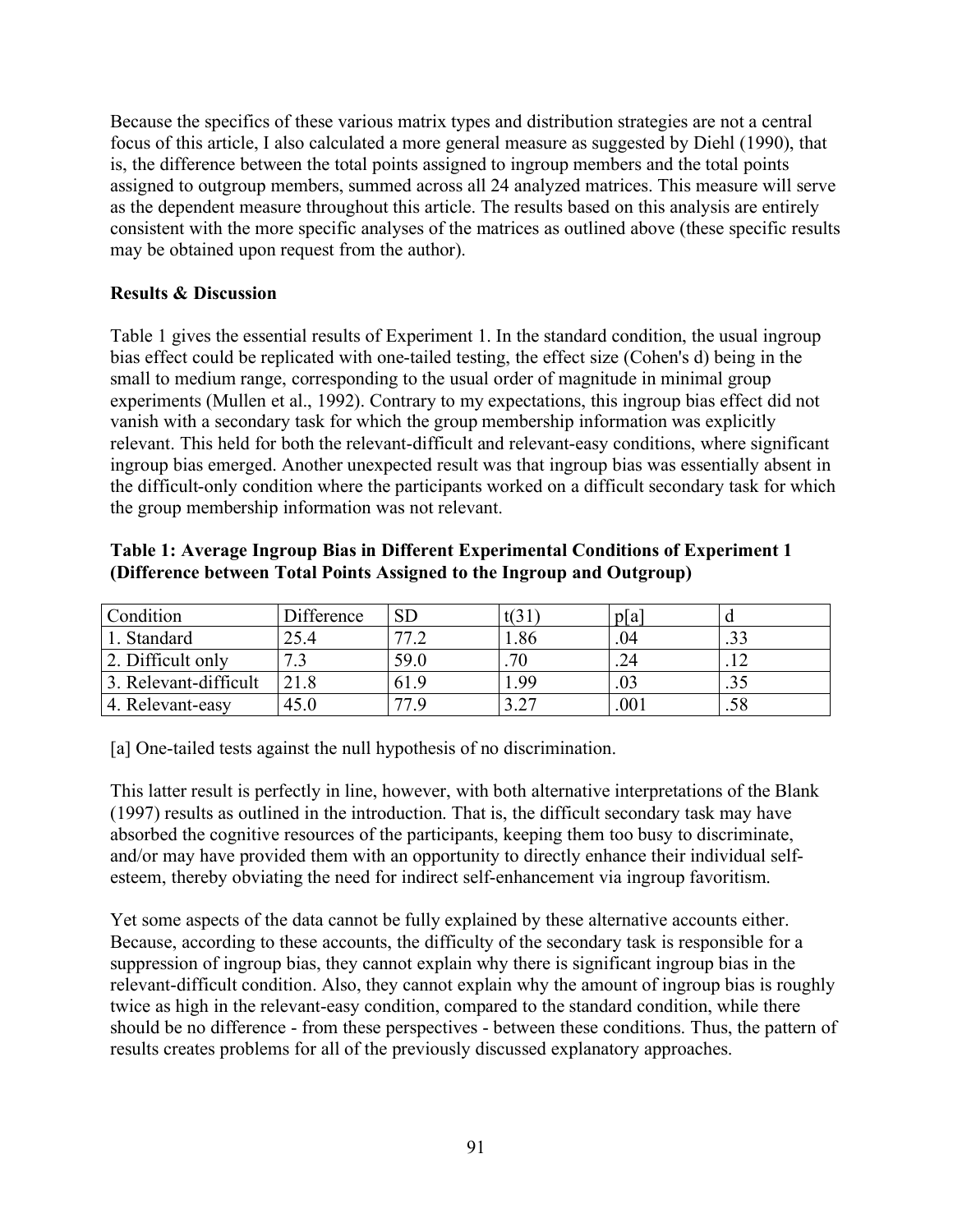A more convincing, post hoc interpretation of the pattern of results in Experiment 1 would result from the supposed operation of two separate principles: First, the difficulty of the secondary task serves to reduce ingroup bias, as expected from the two alternative interpretations of the Blank (1997) results in terms of cognitive load and direct self-enhancement. Second, the use of the group membership information in the two relevance conditions leads to increased salience of the group categorization, which in turn is known to enhance ingroup bias (e.g., Brewer, 1979). Such increased salience was also reflected in some participants' comments in the post-experimental questionnaire (e.g., "[I ] only attended [to the group membership information] because it was later tested  $(...)$  If this had not been the case, I probably would have paid no attention to it"; statement by a participant in the relevant-easy condition).

Importantly, this effect of increased category salience would perfectly counteract the effect of the relevance manipulation that followed from my conversation logic analysis. Rather than freeing the participants from the (conversationally implied) demand to use the group membership information for discrimination, its stated relevance for the other task seems to have seduced at least some participants to use it as a guideline for their reward allocation decisions, this latter effect being stronger in hindsight. In retrospect, then, the four conditions realized in Experiment 1 constitute a 2 (secondary task load) \* 2 (category salience) between-participants design in which the experimental conditions can be identified as follows: Standard = no load, low salience; difficult only  $=$  high load, low salience; relevant-difficult  $=$  high load, high salience; relevanteasy = (essentially) no load, high salience.

Having identified this post hoc design, it may be appropriate to conduct a post hoc ANOVA in order to assess the impact of secondary task load and category salience (treated as a random and a fixed factor, respectively) on the amount of ingroup bias. This ANOVA revealed marginally significant impacts of both factors (secondary task load:  $F(1,1) = 63.23$ ,  $p = .08$ ; category salience:  $F(1,1) = 43.27$ ,  $p = .10$ ). There was no significant interaction between these factors (F < 1).

Taken together, this analysis lends some support to the above post hoc interpretation of the Experiment 1 results. With respect to the original issue being investigated in this experiment, namely, the possible contribution of conversation logic mechanisms to ingroup bias in the minimal group paradigm, it seems then that the idea of manipulating the perceived relevance of the group membership information for the reward allocation task did not work very well because the participants' reward distributions were more thoroughly affected by two unintended side effects of this manipulation, namely, effects related to task difficulty and category salience. In particular, it seems that the obviously stronger but contrary effect of category salience on ingroup bias made it impossible to detect a relevance effect as expected from the conversation logic analysis.

There is, however, at least a single proof of existence for such a mechanism in Experiment 1, stemming from the postexperimental questionnaire. One participant (in the relevant-easy condition), when asked how the information about the group membership of the to-be-rewarded persons influenced his or her strategy in the distribution task, answered: "Not at all! K and F [the German initials of the categories] had a meaning only for the memory task". While this single statement certainly constitutes no impressive evidence for the conversation logic account, it points to the possibility that one might find more support for it with a different procedure that avoids the problems of the secondary task manipulation in Experiment 1. I tried this in Experiment 2.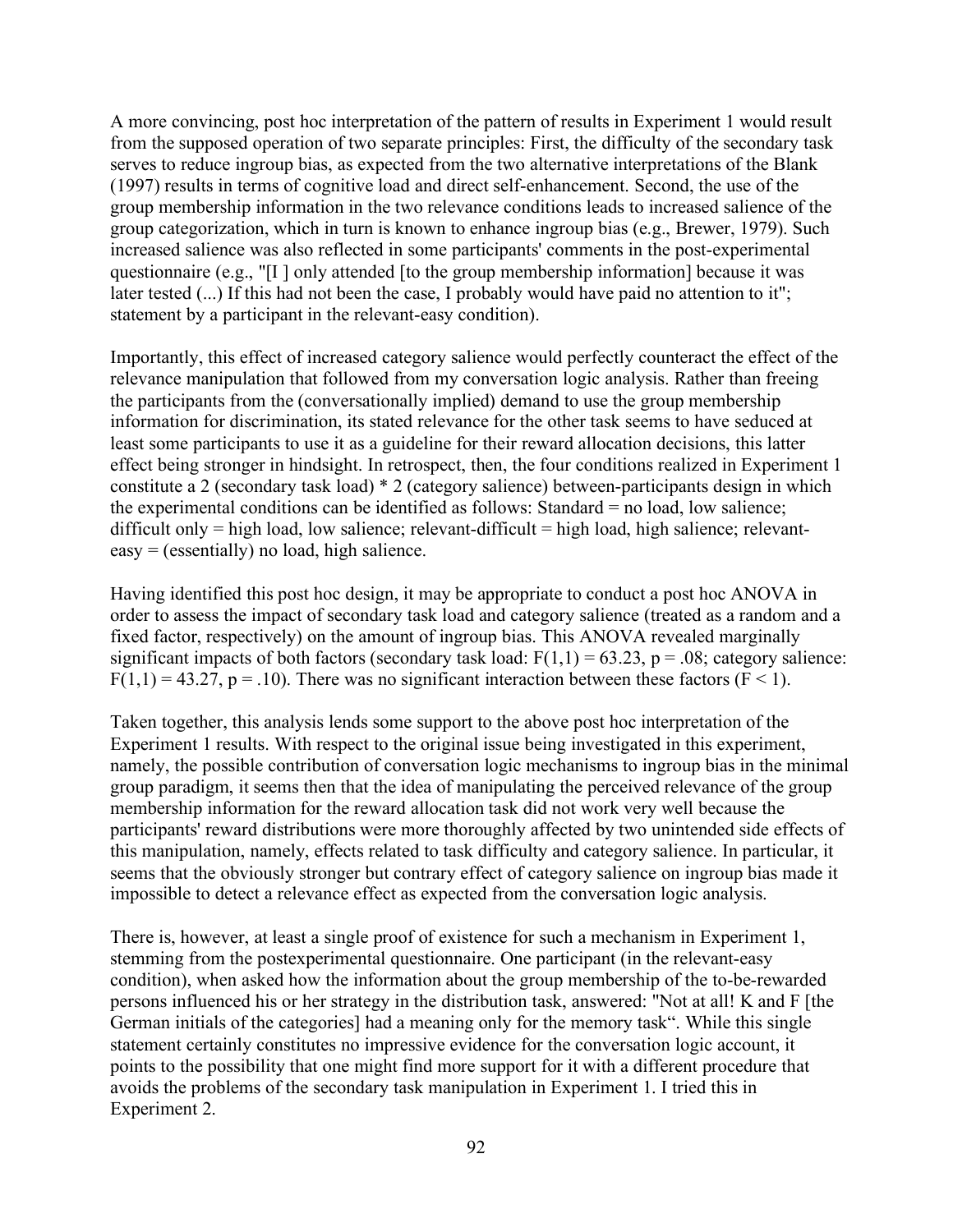## **EXPERIMENT 2**

The key idea in Experiment 2 was to manipulate the perceived relevance of the group membership information for the reward allocation task without the help of a secondary task, in order to circumvent the problems associated with such a task, as detailed above. I did this by simply telling the participants in an irrelevance condition that the group membership information was not needed for the present reward allocation task but for another experiment that would be done later with the same materials. A standard condition identical to the one realized in Experiment 1 (except for minor changes due to the computer-controlled administration in Experiment 2) served as a control condition. The expectation from the conversation logic approach was that participants in the irrelevance condition should not feel obliged to use the group membership information to guide their reward allocation decisions, and therefore they should not exhibit ingroup bias in their allocations.

#### **Method** *Participants*

Fifty-two psychology undergraduates participated in Experiment 2 in exchange for a payment of 5 Euro or 7.5 Euro, depending on whether they also participated in Experiment 3 (see below), or for equivalent course credit. All of them knew at the outset that some of them would be chosen randomly to participate in a second, shorter session (Experiment 3). By random assignment, 24 individuals in Experiment 2 participated in the standard condition and 28 in the irrelevance condition (with the restriction that counterbalancing was preserved). In order to enhance their motivation to participate, five times 10 Euro were disposed of by lot among the participants in Experiment 2 (irrespective of their additional participation in Experiment 3).

#### *Procedure, Design, and Dependent Measures*

In most procedural respects, Experiment 2 was identical to Experiment 1 except that it proceeded as a computer-controlled experiment for practical reasons and there was no filler task. The participants first read instructions equivalent to those in Experiment 1 and started to work on a computerized version of the bogus colour perception task. When finished, the computer program anounced that it had calculated their score. To avoid having two versions of the computer program which would have to be counterbalanced across participants (in addition to the counterbalancing of matrix versions, see Experiment 1), however, they merely learned about the existence of two distinct perception categories ("colour sensitive" or "contrast sensitive") but not to which group they themselves belonged. Instead, the program explained that for the decision task to follow it was only necessary for them to know whether the persons to be rewarded belonged to their own group or to the outgroup. (This means at the same time that any possible identification with the ingroup should result from mere belongingness but not from any substantive features of the categories.) An explanation of the reward allocation task followed, using an example, and the participants also had the opportunity to go through the instructions for a second time if they wanted. After having finished the distribution matrices, the program reminded them that some of them would be asked to participate in a second session the next week. I delayed debriefing of all participants until this second session (Experiment 3) had been run. The whole procedure of Experiment 2 lasted about 45 minutes.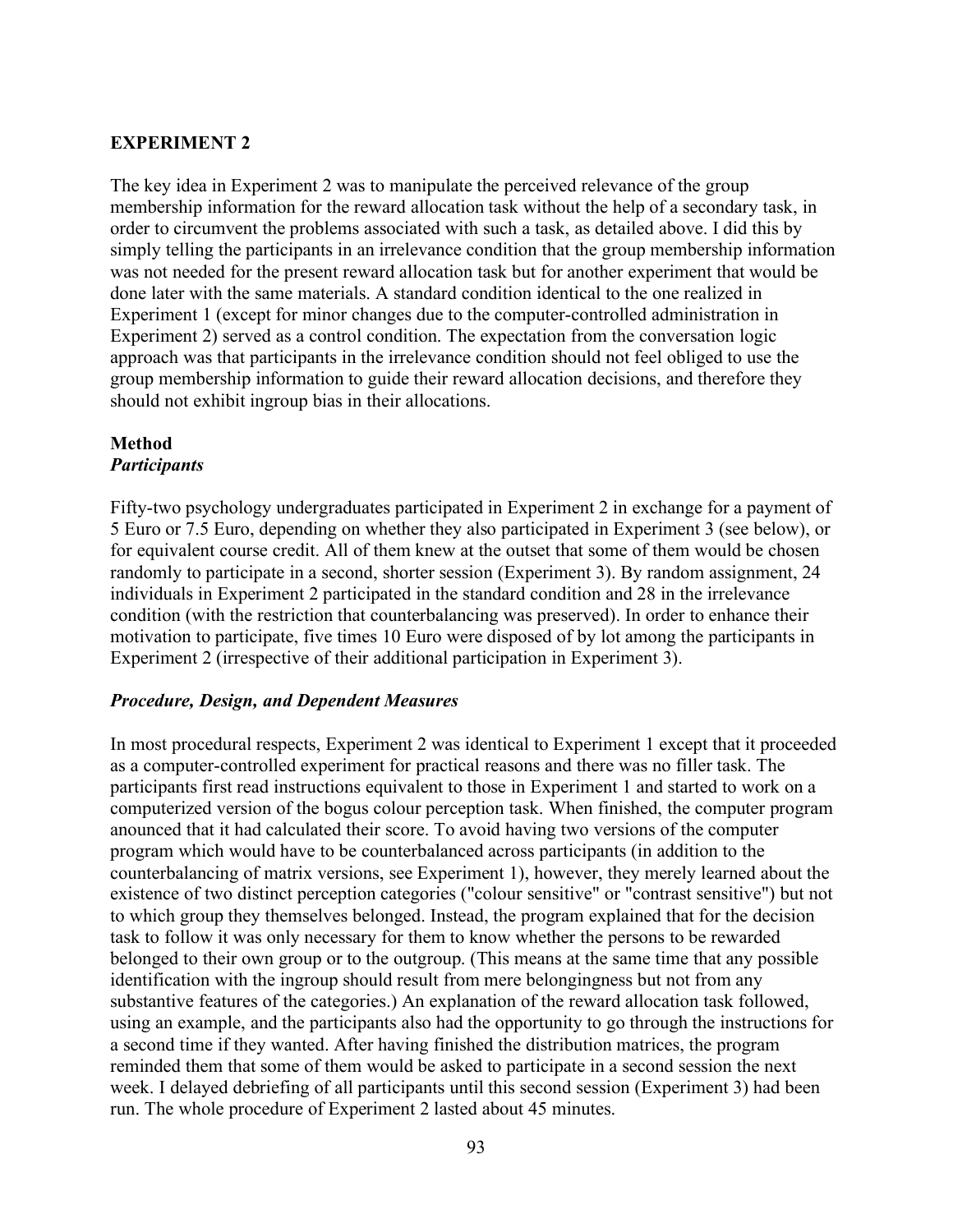The standard condition of Experiment 2 - with the changes described above - was equivalent to the standard condition of Experiment 1. The irrelevance condition differed from the standard condition in only one respect: In the introduction of the reward allocation task, an added sentence stated that the group membership information given in the matrices would not be needed in the present session but only in the second and was retained here only for practical reasons. I highlighted this sentence in red to ensure that it would be noticed by the participants. All matrices and dependent measures were identical to Experiment 1.

## **Results & Discussion**

As Table 2 shows, the amount of ingroup bias in the standard condition was comparable to Experiment 1, even though it reached only marginal significance because of the smaller sample size. Contrary to my expectations, ingroup bias did not vanish in the irrelevance condition but was even larger than in the standard condition. Thus, the results of Experiment 2 also failed to support the conversation logic approach to the minimal group paradigm.

#### **Table 2: Average Ingroup Bias in Experiments 2 and 3 (Difference between Total Points Assigned to the Ingroup and Outgroup)**

| Experiment/Condition          | Difference  |      |      | pla |     |
|-------------------------------|-------------|------|------|-----|-----|
| Exp. 2 irrelevance $(N = 28)$ | 38.6        |      | 2.45 |     | .46 |
| Exp. 2 standard ( $N = 24$ )  |             |      | .45  | .08 |     |
| Experiment 3 ( $N = 24$ )     | $\gamma$ 17 | 88.6 |      |     |     |

[a] One-tailed tests against the null hypothesis of no discrimination.

In retrospect, the most likely explanation for this might be the one also invoked in the discussion of Experiment 1: Although not intended, and indeed hoped to be circumvented by the new manipulation, the irrelevance manipulation in Experiment 2 might again have increased the salience of the group categorization, which in turn resulted in sizeable ingroup bias, over and above any possible reduction of it due to a perceived irrelevance of the group membership information for the allocation task.

Indeed, this suggests a fundamental difficulty in testing predictions of the conversation logic approach in the minimal group paradigm: It might not be possible at all to manipulate the perceived relevance of the group categorization without at the same time increasing its salience, because in order to manipulate the perceived relevance of the only piece of information that seems to be useful for the participants to guide their decisions, one must somehow relate to it, mention it, which might suffice to increase its salience and counteract the intended effect of the manipulation.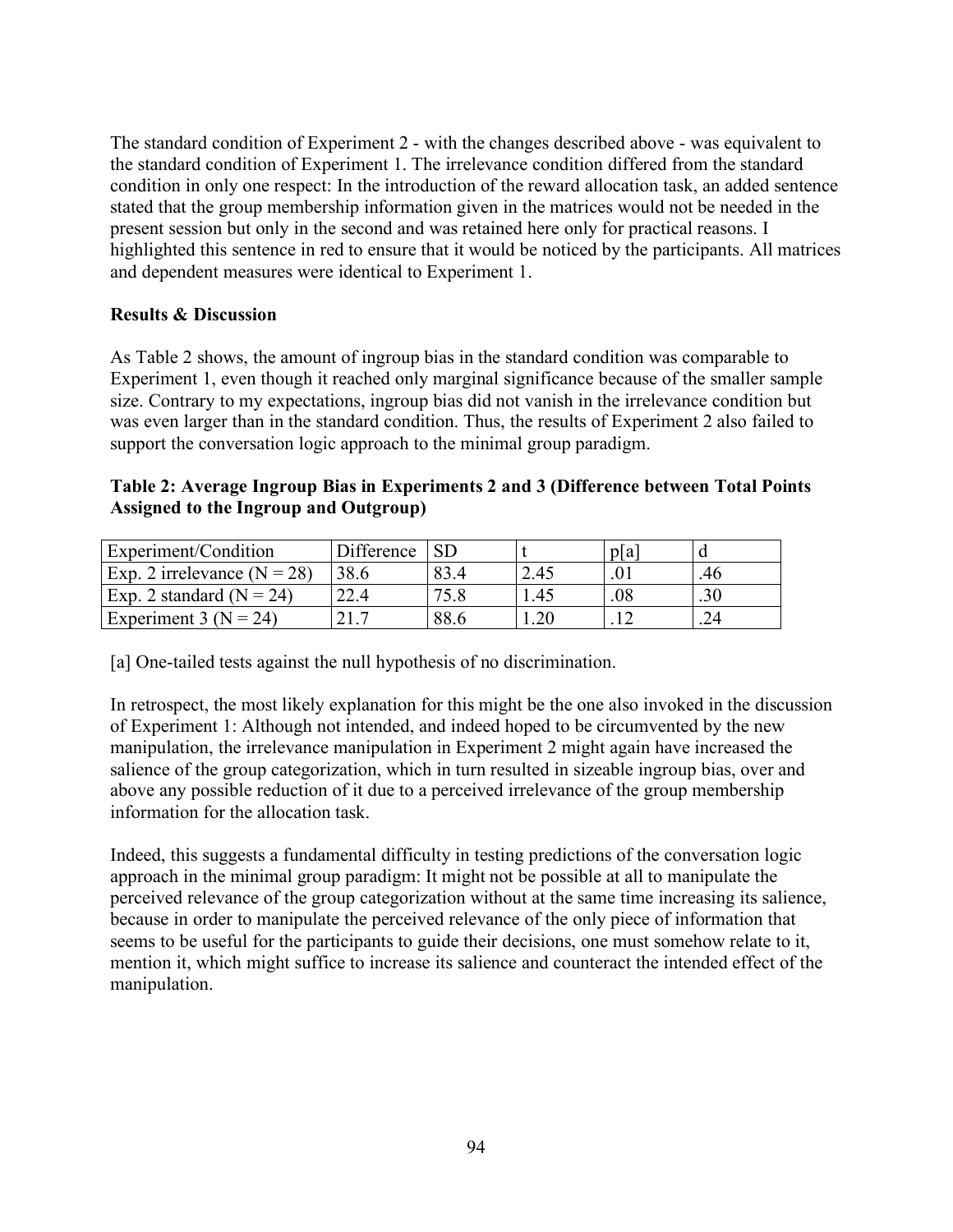## **EXPERIMENT 3**

Experiment 3 tested a unique prediction of the conversation logic approach, and one that should not be plagued with the problems discussed above. As outlined in the introduction, the conversation logic approach holds that the group membership information should induce the participants, by obeing the maxim of relevance, to make a difference in their reward allocations along the group categorization. However, it does not specify the direction of the difference, that is, pro-ingroup or pro-outgroup. Accordingly, it should be possible to systematically induce outgroup bias under suitable circumstances, at least in some participants. In Experiment 3, I tried to achieve this by creating a situation where the outgroup appeared more deserving of rewards than the ingroup, that is, a situation where a fairness or distributive justice norm is compatible with "making a difference". Consequently, participants acting according to such a norm (and typically, there are quite some participants in minimal group experiments found to distribute fairly; cf. e.g. Branthwaithe, Doyle, & Lightbown, 1979; Turner, 1983) might be expected to exhibit outgroup bias.

Actually, this prediction was tested in the second session announced to the participants in Experiment 2. All participants in the standard condition of Experiment 2 were requested to take part in this second session, at the beginning of which they learned about the ostensible meantime result after the first session. They were told that up to this point the ingroup had been awarded about 25% more points than the outgroup. Because the participants were about to make allocation decisions in another round of distribution matrices, they had the opportunity to correct for this outgroup disadvantage by showing outgroup bias in their decisions if they wanted to. The latter should hold particularly for those participants who had distributed fairly in the first session.

## **Method** *Participants*

The 24 psychology undergraduates from the standard condition of Experiment 2 participated in what was for them the second session of their experiment (see method section of Experiment 2 for further details).

## *Procedure, Design, and Dependent Measures*

The computerized instructions at the beginning of the session informed the participants that this second session was necessary because usually their concentration on this type of decision would decrease after about 30 matrices. They further learned that some participants had asked how many points both groups had received so far, and therefore we (the experimenters) had decided to announce the meantime result of both groups. Ostensibly, the ingroup had received 1809 points and the outgroup had received 1423 points. After this information, the experiment immediately proceeded with exactly the same set of matrices as in Experiment 2. Finally, after having finished the matrices, the participants received a post-experimental questionnaire similar to that used in Experiments 1 and 2. Together with the first session from Experiment 2, this additional session constituted a longitudinal design, with a major emphasis on changes in the participants' reward distributions.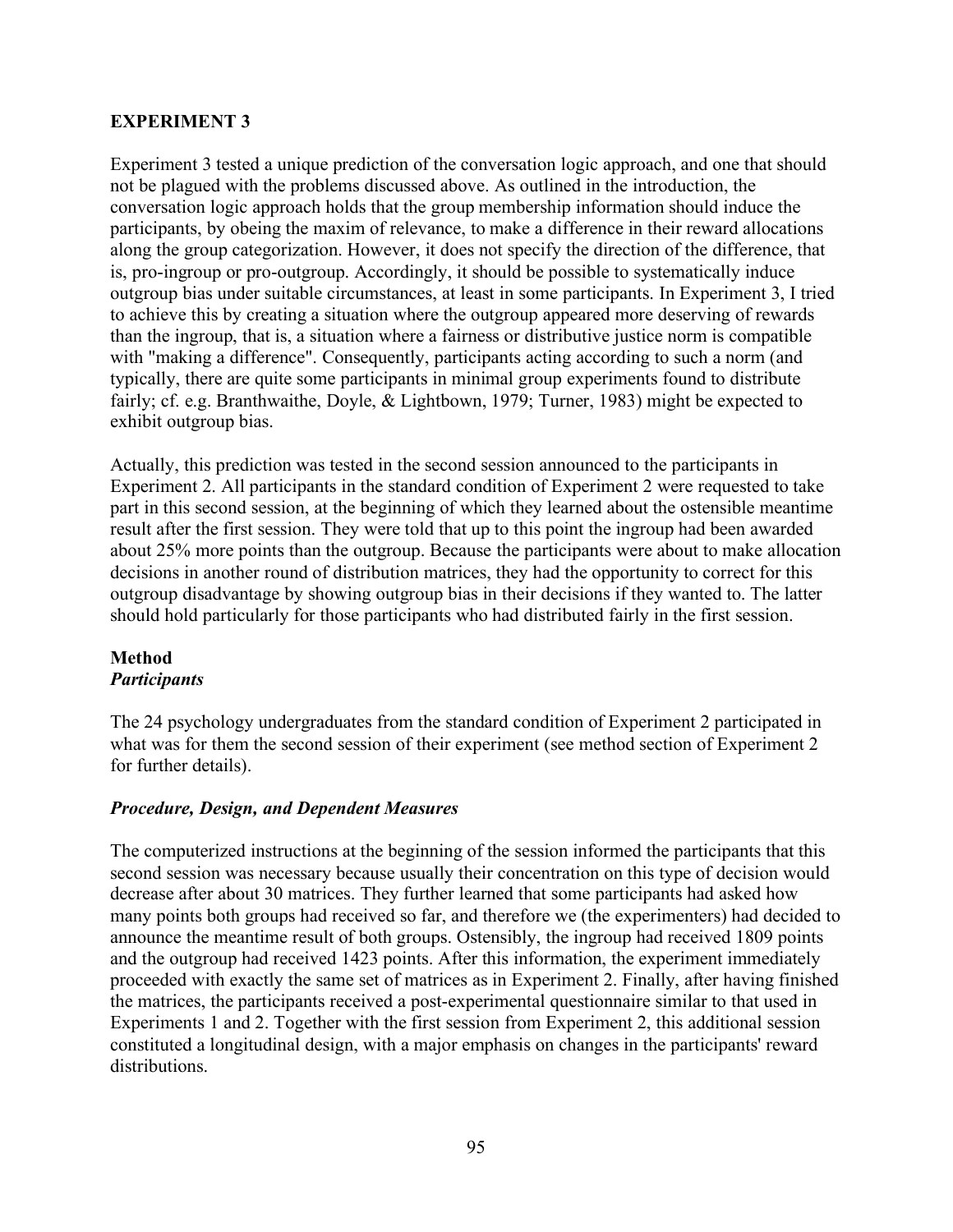#### **Results & Discussion**

Table 2 shows that the overall level of ingroup bias in Experiment 3 is largely unchanged from the first session (that is, the standard condition of Experiment 2). However, this first impression is not very informative with respect to the theoretical expectation entertained here, that is, that in particular those participants who had distributed fairly in the first session might exhibit outgroup bias in the second session.

More specific evidence relevant to this prediction can be gathered from a more refined analysis in terms of dominant distribution strategies of participants, as suggested in recent work (Blank, 2003; Petersen & Blank, 2001), which makes it possible to subdivide the sample in terms of dominant strategies in both sessions. The essence of this analysis (although the details are beyond the scope of this article) is, first, to identify the strategy with the largest pull score on a given matrix type. This is done on the basis of an expanded pull score analysis that includes a third pull score (in addition to the two conventional pull scores), which reflects the participant's tendency to check colums in the middle of the matrix (conversely, the two conventional pull scores reflect tendencies towards certain columns at the ends of the matrix). For example, the middle of a MIP & MJP vs. MD matrix represents the point of fairness, and a participant checking the middle column would therefore be assigned the maximum pull score for fairness.

The second important step in the analysis is to take the consistency of strategies across different matrix types in an experimental session into account (cf. the description of the matrix types in the method section of Experiment 1). Conceivably, if a strategy is dominant, it should be operating in all of the matrix types (usually, minimal group experiments make use of three different matrix types). Moreover, because each matrix type confounds two or more strategies by design, the cross-matrix type analysis helps to strip a dominant strategy from spurious companions, so to speak. In short, the dominant strategy analysis combines local dominance (i.e., within a given matrix type) and crossmatrix-type consistency to yield dominant distribution strategies of individuals at the level of an experimental session. In a validation study (Blank, 2003), such dominant strategies turned out to correspond quite well with the participants' self-reported strategies. However, it may also be the case that no dominant strategy is identified, as when participants respond randomly (Blank, 2003).

In Experiment 3, the dominant strategy analysis established that six of the 24 participants pursued a fairness strategy in the first session (including one participant who exhibited a mix between two cooperative dominant strategies, fairness and MJP). These participants are of main interest for the present purposes.[3] How did they behave in the second session? Two of them stuck to their fairness strategy, while the other four at least partially changed it in the predicted direction. More precisely, one participant completely shifted his or her strategy to a MOP (maximum outgroup payoff) strategy. This change - as identified on the basis of the objective reward allocations - was corroborated by the participant when asked about possible strategy changes in the post-experimental questionnaire: "In the second session, I tried to equalize the point scores of the groups and therefore always gave as much points as possible to the outgroup" [my translation]. The remaining three participants exhibited an inconsistent mixture between fairness and outgroup-favoring strategies (MOP or MDO - maximum differentiation in favor of the outgroup) in the second session. This partial change was also corroborated in the postexperimental questionnaire by one participant: "... in the second session occasionally more points to the outgroup, because it was behind in terms of the point score" [my translation]; the other two participants provided no relevant information.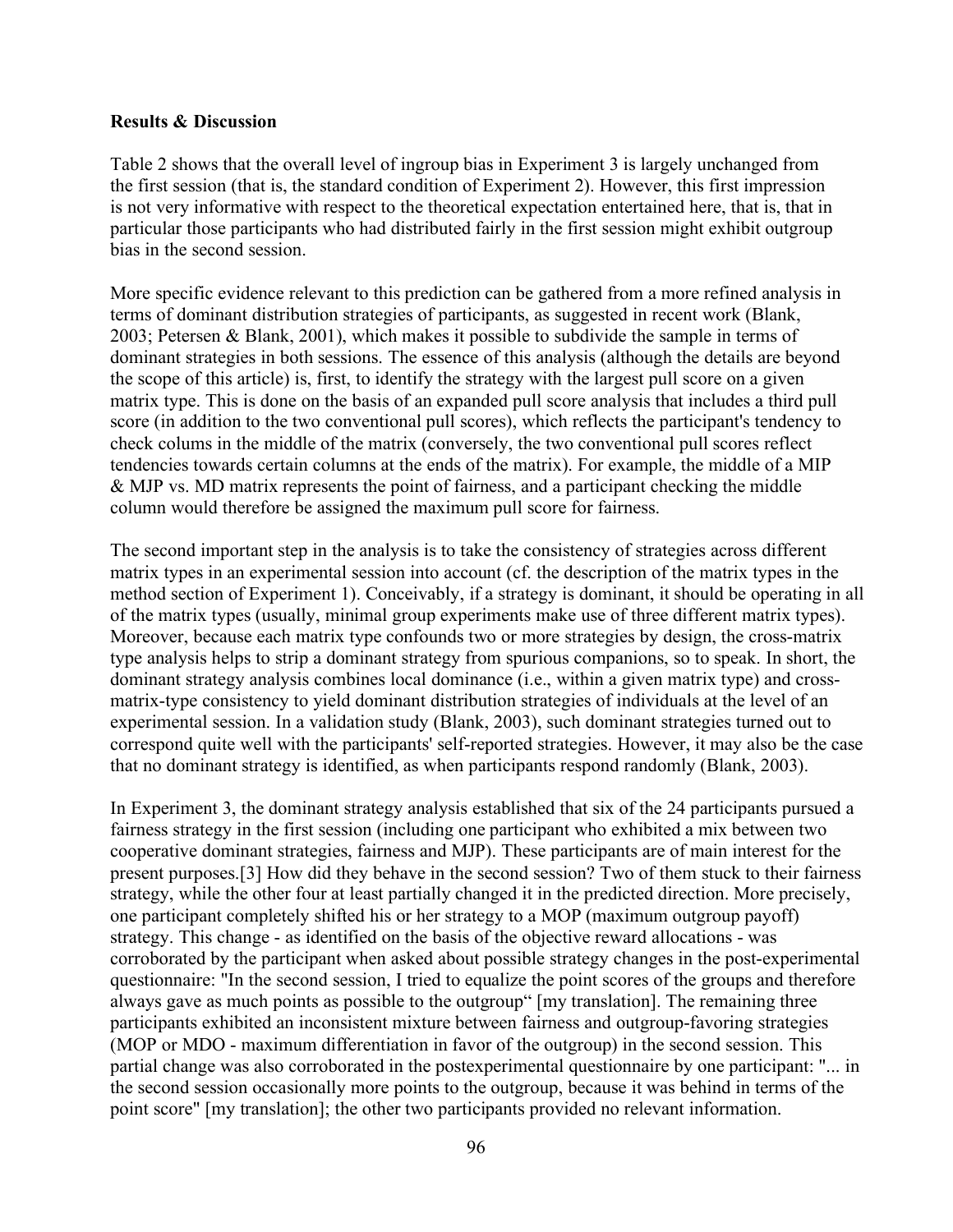Importantly, an outgroup-favoring strategy in the second session (MDO or MOP) was neither associated with any other consistent dominant session one strategy than fairness nor with any of the inconsistent strategy mixtures in session one. In other words, the changes predicted by the conversation logic account were in fact specific to the fair session one participants. This difference in outgroup favoritism proportions (four of six fair participants compared to none of the remaining 18 participants) is significant by a chi square test (corrected for small samples), chi square  $(1) = 10.00$ ,  $p = 0.002$ . Thus, the results of the third experiment are more supportive of the conversation logic account than the results of the preceding two experiments, even though this support is not impressive in numbers and not all of the fair session one participants completely shifted to an outgroup-favoring strategy. However, it might be that some participants' desire to appear consistent across sessions had worked against the predicted changes and, therefore, the expectation of a complete and radical shift was too optimistic from the start. In sum, it seems fair to say that Experiment 3 yielded the first substantive support for my conversation logic analysis of the minimal group paradigm. Participants in the latter become inclined to differentiate in the first place, and when given a good reason to do so, they also differentiate in favor of the outgroup.

Seen from a slightly different angle: Fair participants discriminate if their underlying fairness motivation is compatible with making a difference. This may at the same time explain why they did not discriminate (in favor or against any of the two groups) in the first session: Their fairness motivation had suppressed any discriminatory demand that might have been conversationlogically conveyed. Once again, however, such a supression mechanism would illustrate the comparative weakness of conversation logic effects in the MGP. They are easily overridden by the salience of the group membership information, and they seem to be just as easily suppressed by a fairness motivation under the standard MGP conditions.

#### **GENERAL DISCUSSION**

Let me summarize the main findings from the present experiments. Experiment 1 tested the conversation logic-based prediction that ingroup bias would be eliminated if the group categorization was not perceived as relevant for the reward allocation task. I tried to achieve this by making it explicitly relevant for a secondary task. As it turned out, however, the presence of a categorization-relevant secondary task heightened rather than diminished or eliminated ingroup bias. A second finding from Experiment 1 was that a cognitively demanding secondary task (whether categorization-relevant or not) reduced the amount of ingroup bias. In Experiment 2, the perceived relevance of the group membership information was manipulated without the help of a secondary task, by plainly telling the participants that this information was not relevant for it (but for a later task with the same materials). This new manipulation again led to more rather than less ingroup bias. My post hoc explanation for these unexpected findings was that any potential effect of perceived relevance of the group membership information for the reward allocation task was overridden by the increased salience of the group categorization. In retrospect, this unintended counter-effect seems to be an unavoidable consequence of the relevance manipulation.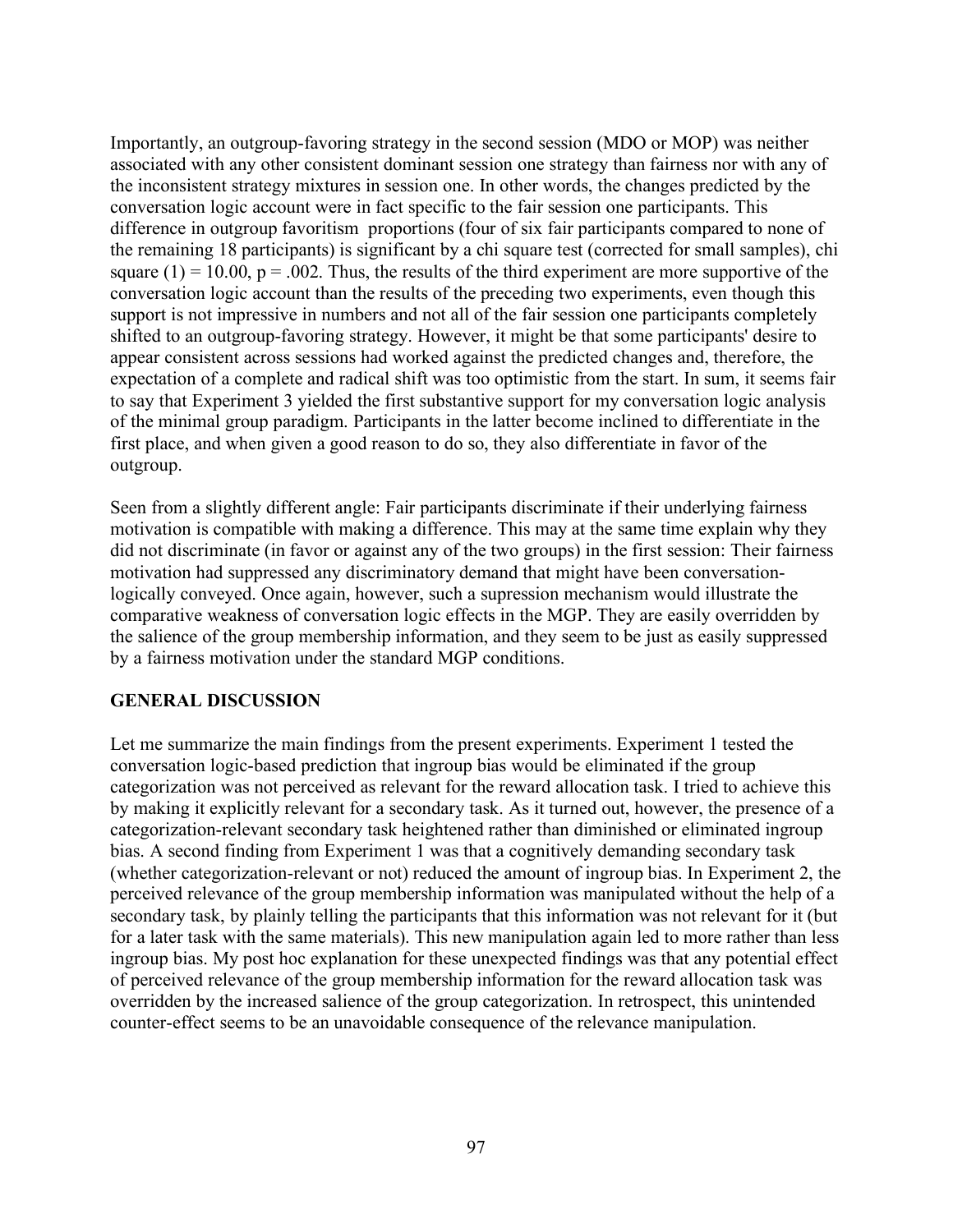However, with this interpretation I do not mean to immunize the conversation logic account against falsification. A counteracting salience effect, although possibly unavoidable in terms of experimental design, does not make it logically impossible for the participants to behave in accordance with the presumed conversation logic mechanisms (and in fact, the quote from one participant in Experiment 1 provided evidence that these mechanisms were possible to operate). Thus, the question is why the participants went on to use the group membership information for discrimination purposes even if they should, according to conversation logic, feel no need to do so. Two possibilities come to mind.

First, not all participants may in fact have perceived this reduced need. This may explain some of the Experiment 1 effects, since the induced relevance attributions to a secondary task did not logically exclude an attribution also to the primary task. Thus, some participants may have perceived the group membership information as relevant for both tasks. However, this explanation is less applicable to Experiment 2 because, in the irrelevance condition of this experiment, it was made quite explicit to the participants that the group membership information would not be needed for the matrix task.

Therefore, a second possibility seems more viable, namely, that at least some participants intentionally decided to use the group membership information in spite of its perceived irrelevance. Whatever the motivation behind such intentional decisions (I return to this issue below), their mere existence clearly indicates that the impact of conversation logic-based relevance perceptions is relatively weak in the minimal group paradigm, compared to other factors and processes.

On the positive side, Experiment 3 found support for a different prediction of the conversation logic account, namely that, if differentiation takes place, the direction of this differentiation is not restricted to ingroup favoritism but can also take on the form of outgroup favoritism under suitable circumstances. After having learned that the ingroup was "ahead" after the first session, participants who had distributed fairly in a first session shifted to outgroup bias in a second session. However, I should mention in all fairness that the conversation logic account cannot explain the whole pattern of results in Experiments on its own. Ironically, the very precondition for conversation logic-based outgroup favoritism to occur (i.e., fair distribution behavior in the first session, which means not differentiating) is left unexplained by it. That is, conversation logic mechanisms have to interact with other factors (as the impact of social norms like fairness) in order to produce the pattern of results in Experiment 3. While this does not invalidate the conversation logic account, it again testifies to its limited role in the minimal group paradigm.

Given that the conversation logic account can play, as we have seen, but a minor role in explaining the results of the complete set of experiments presented in this article, is there a better explanation? To begin with, social identity theory might well explain the participants' allocation behavior in Experiments 1 and 2, if we assume that the relevance manipulations had inadvertently increased the salience of the group categorization. This, in turn, would have led the participants to see themselves as group members and act accordingly, that is, exhibit intergroup discrimination. The fact that the participants showed less ingroup bias when they had to perform a cognitively demanding secondary task might also be interpreted in line with the social identity approach. It can be argued that this task offered them an opportunity to directly enhance their individual self-esteem by performing well, obviating the need for an indirect enhancement of self-esteem via identification with their minimal group. Consequently, it would be of no wonder that they showed no or less intergroup discrimination.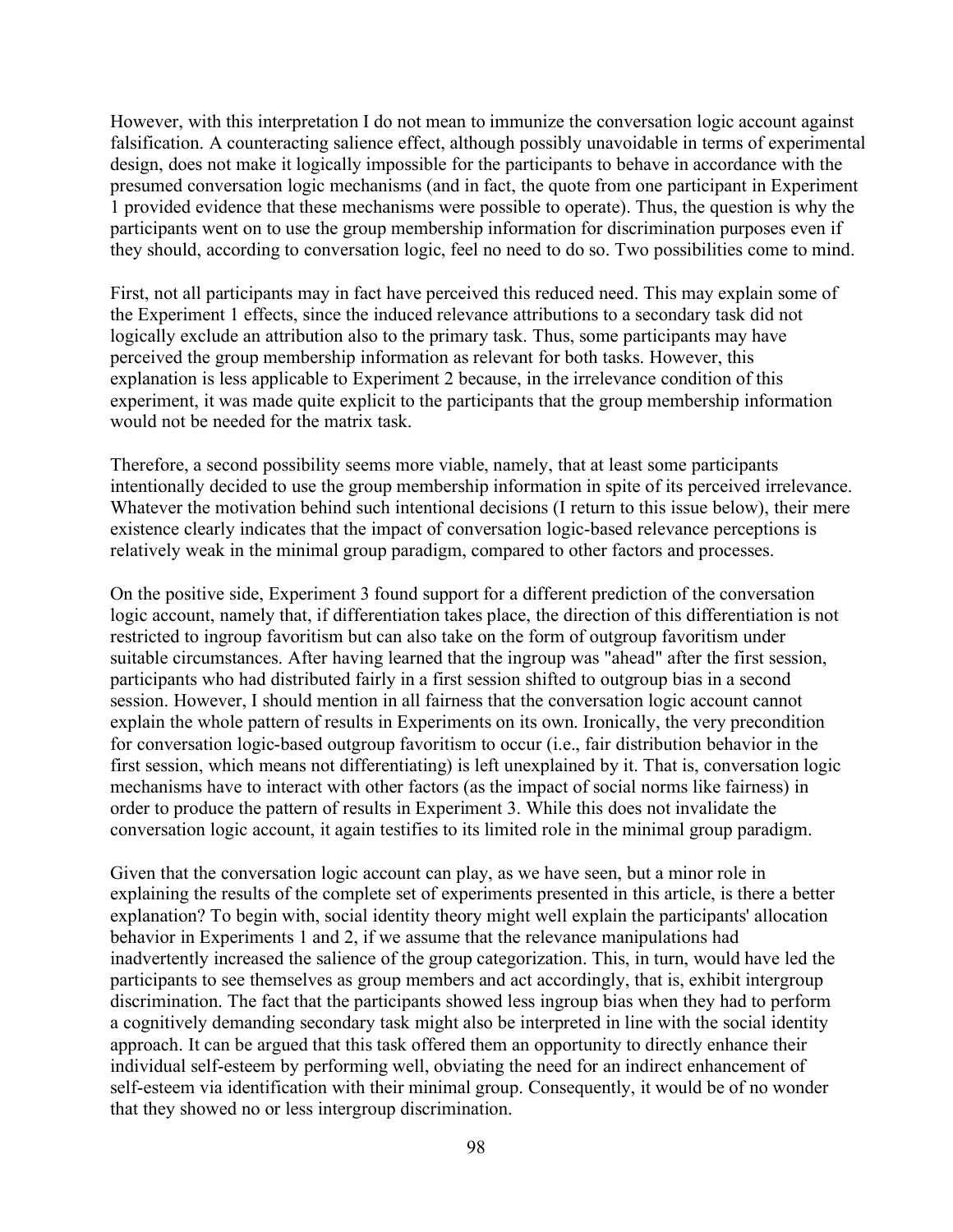However, the assumption that a difficult secondary task would induce an individual self-esteem enhancement motivation in the participants is in itself clearly post hoc and cannot be verified by independent data in the present experiments. Moreover, even if this should have been the case, one might ask just why the participants found it more attractive to engage in interpersonal instead of intergroup behaviour. Or, why did the participants not try to pursue both personal and intergroup goals at the same time? Logically, this would have been entirely possible in this case. Finally, social identity theory cannot straightforwardly explain why some of the fair participants shifted towards outgroup bias in Experiment 3. I admit that this is not a big failure of social identity theory, because it never denied the impact of other than identity-enhancing motivations, like fairness, in the MGP. Then, granted the impact of fairness, the shift towards outgroup favoritism can simply be regarded as a situationally adapted form of fairness.

In general, however, what it is difficult to explain from the perspective of social identity theory is why there are such large differences in strategies between people, that is, why some individuals show ingroup favoritism, others distribute fairly or show outgroup favoritism, and still others pursue no meaningful intergroup strategy at all and allocate points randomly (cf. Blank, 2003). A similar explanatory problem exists if social norms are invoked to account for the participants' allocation behavior. In this case, one would have to explain why some people act according to a loyalty-to-the-ingroup norm, others according to a fairness norm, and so on.

#### **Inherent Uncertainty of the Experimental Setting Leads to Strategy Variability**

Perhaps the solution to this heterogeneity of behavior in research done with the MGP and the Tajfel matrices lies not in any "substantive" processes or meachanisms as suggested by social identity theory, social norm adherence, or conversation logic but in the inherent uncertainty of the experimental setting and the reward distribution task. Allocating points to people one does not even know, without any reasonable clue as to how to distribute besides the knowledge about those people's membership in one of two more or less meaningful categories, comes across for many participants as a rather strange and nonsensical task and creates considerable uncertainty as to the proper way to handle it. In fact, in the present studies, the question most often asked of the experimenters during the experimental sessions was "How am I to distribute the points? According to which criterion?". That is, there was clearly no self-evident "task solution" for many of the participants. In the face of such uncertainty, they may have sought to define the experimental situation in ways that (1) maximized sense and (2) minimized uncertainty.

As one way of meeting these criteria, they may have chosen to concentrate on the secondary memory task as an intuitively sensible task with a clear performance criterion ("remember as much and as correct as possible") and to more or less neglect the reward allocation task by responding randomly or according to some arbitrary criterion (e.g., always checking the middle column of the matrix). Alternatively, if concentrating on the reward allocation task, the participants might employ any simple strategy that makes sense within itself, that is, appears consistent and rational in the sense of conforming to some plausible and acceptable standard. Such standards may be social norms that are applicable to intergroup situations, like fairness or loyalty to the ingroup (see, e.g., Gaertner & Insko, 2001; Hertel & Kerr, 2001, on the impact of norms in minimal group situations), but also motivational standards like self-esteem enhancement, as suggested by social identity theory. Moreover, participants might use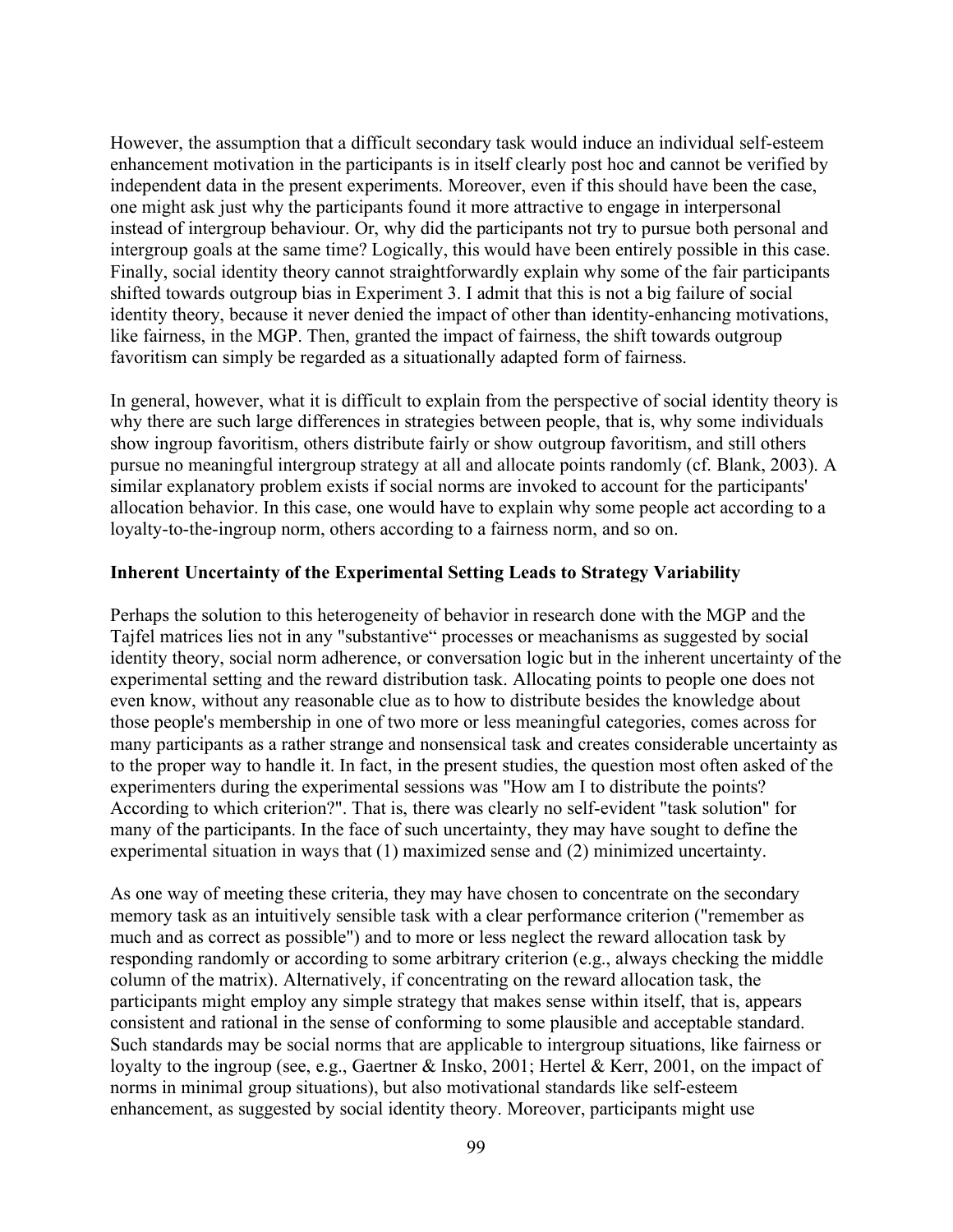conversationally implied situational cues or perceived demand characteristics to derive subjectively meaningful allocation strategies. Finally, personality differences may also play a role.

In short, when faced with an inherently uncertain situation, the participants look for and choose from an array of quite different cues and standards to guide their behavior, resulting in a multitude of distribution strategies. Of course, depending on the situation and on experimental manipulations, one or the other cue or standard may become influential, leading to mean shifts in strategies, without however reducing their variability.

Abrams and Hogg (1988) have presented a somewhat similar - at first glance - analysis of the minimal group situation (see also Grieve & Hogg, 1999; Hodson & Sorrentino, 2001; Jetten, Hogg, & Mullin, 2000). These authors, too, point to situational uncertainty as a major determinant of the participants' behaviour in the minimal group paradigm and hold that ingroup bias is a means of reducing the uncertainty of the relation between the two minimal groups. I agree with this analysis; however, I would extend it to the experimental situation as a whole, as described above.

That is, the first question is how the participants deal with this situation, how they define it in ways that maximize sense and minimize uncertainty. Such definitions may be in terms of individual, interpersonal or intergroup situations. Only if the participants come to define the situation as an intergroup situation arises the further question how to reduce its uncertainty in terms of intergroup strategies. Ingroup bias is one possibility, as conceived by Abrams and Hogg (1988). But this is not an unevitable consequence; fairness is another feasible strategy of dealing with it (and indeed, there were quite a few participants in the present experiments who chose fairness as their rationale for intergroup behavior rather than ingroup favoritism). Which solution the participants will endorse may depend on factors as conceived by social identity theory, for example, the degree of identification with the ingroup, but also on additional influences as selfpresentation concerns. A participant may well identify with the ingroup and feel inclined to treat it more favorably but deliberately choose a fairness strategy because he or she assumes that the experiment has to do with ingroup bias and he or she does not want to appear prejudiced to the investigator.

In short, ingroup bias as a reaction to intergroup uncertainty is but one possible process in the minimal group paradigm which should be regarded within the larger context of the experimental situation and the participants' definition of it. A more detailed analysis, based on the postexperimental questionnaires, of these perceptions and the mechanisms that lead to one or another way of dealing with the experimental situation is currently under way. The conversation logic mechanisms featured in the present work are one possible mechanism in this process but, as we have seen, not a particularly powerful one. In any case, what follows from this analysis is that the minimal group paradigm, particularly when combined with the Tajfel matrices, is perhaps not the best way to study intergroup processes, because of its inherent uncertainty and the sometimes erratic behavior it provokes.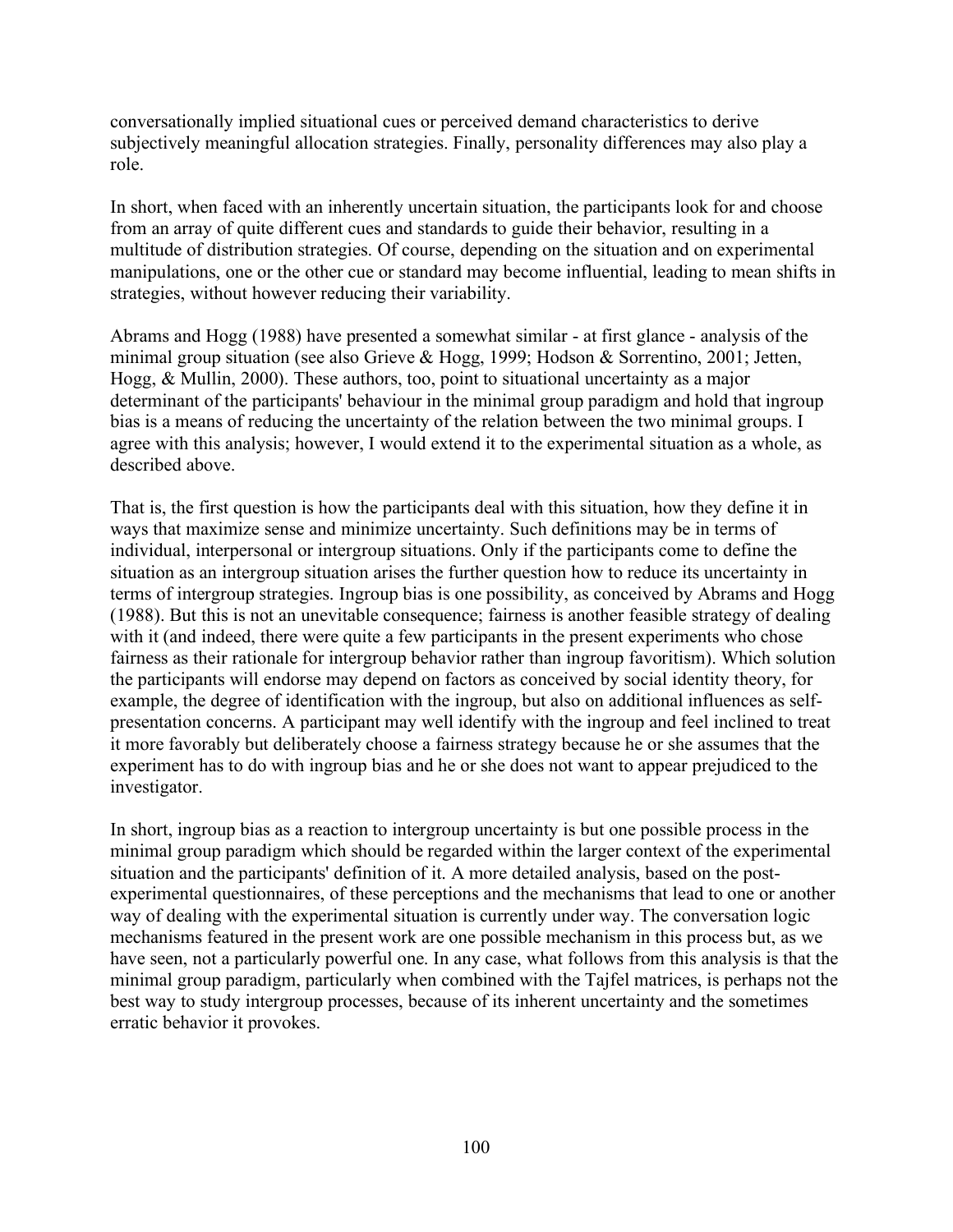## **REFERENCES**

Abrams, D., & Hogg, M. A. 1988. Comments on the motivational status of self-esteem in social identity and intergroup discrimination. European Journal of Social Psychology, 18: 317-334.

Billig, M., & Tajfel, H. 1973. Social categorisation and similarity in intergroup behaviour. European Journal of Social Psychology, 3: 27-52.

Blank, H. 1997. Cooperative participants discriminate (not always): A logic of conversation approach to the minimal group paradigm. Current Research in Social Psychology, 2: 38-49.

Blank, H. 1998. Memory states and memory tasks: An integrative framework for eyewitness memory and suggestibility. Memory, 6: 481-529.

Blank, H. 2003. Identifying dominant allocation strategies of individuals in the minimal group paradigm. Current Research in Social Psychology, 9: 75-95.

Bless, H., Strack, F. & Schwarz, N. 1993. The informative functions of research procedures: Bias and the logic of conversation. European Journal of Social Psychology, 23: 149-165.

Bornstein, G., Crum, L., Wittenbraker, J., Harring, K., Insko, C. A., & Thibaut, J. 1983. On the measurement of social orientations in the minimal group paradigm. European Journal of Social Psychology, 13: 321-350.

Bourhis, R. Y., Sachdev, I., & Gagnon, A. 1994. Intergroup research with the Tajfel matrices: Methodological notes. In M. P. Zanna & J. M. Olson (Eds.), The psychology of prejudice: The Ontario Symposium (Vol. 7, pp. 209-232). Hillsdale, NJ: Erlbaum.

Branthwaite, A., Doyle, S., & Lightbown, N. 1979. The balance between fairness and discrimination. European Journal of Social Psychology, 9: 149-163.

Brewer, M. B. 1979. In-group bias in the minimal group situation: A cognitive-motivational analysis. Psychological Bulletin, 86: 307-324.

Diehl, M. 1990. The minimal group paradigm: Theoretical explanations and empirical findings. European Review of Social Psychology, 1: 263-292.

Fiedler, K. 1988. The dependence of the conjunction fallacy on subtle linguistic factors. Psychological Research, 50: 123-129.

Gaertner, L., & Insko, C. A. 2001. On the measurement of social orientations in the minimal group paradigm: Norms as moderators of the expression of ingroup bias. European Journal of Social Psychology, 31: 143-154.

Gerard, H. B., & Hoyt, M. F. 1974. Distinctiveness of social categorization and attitude toward ingroup members. Journal of Personality and Social Psychology, 29: 836-842.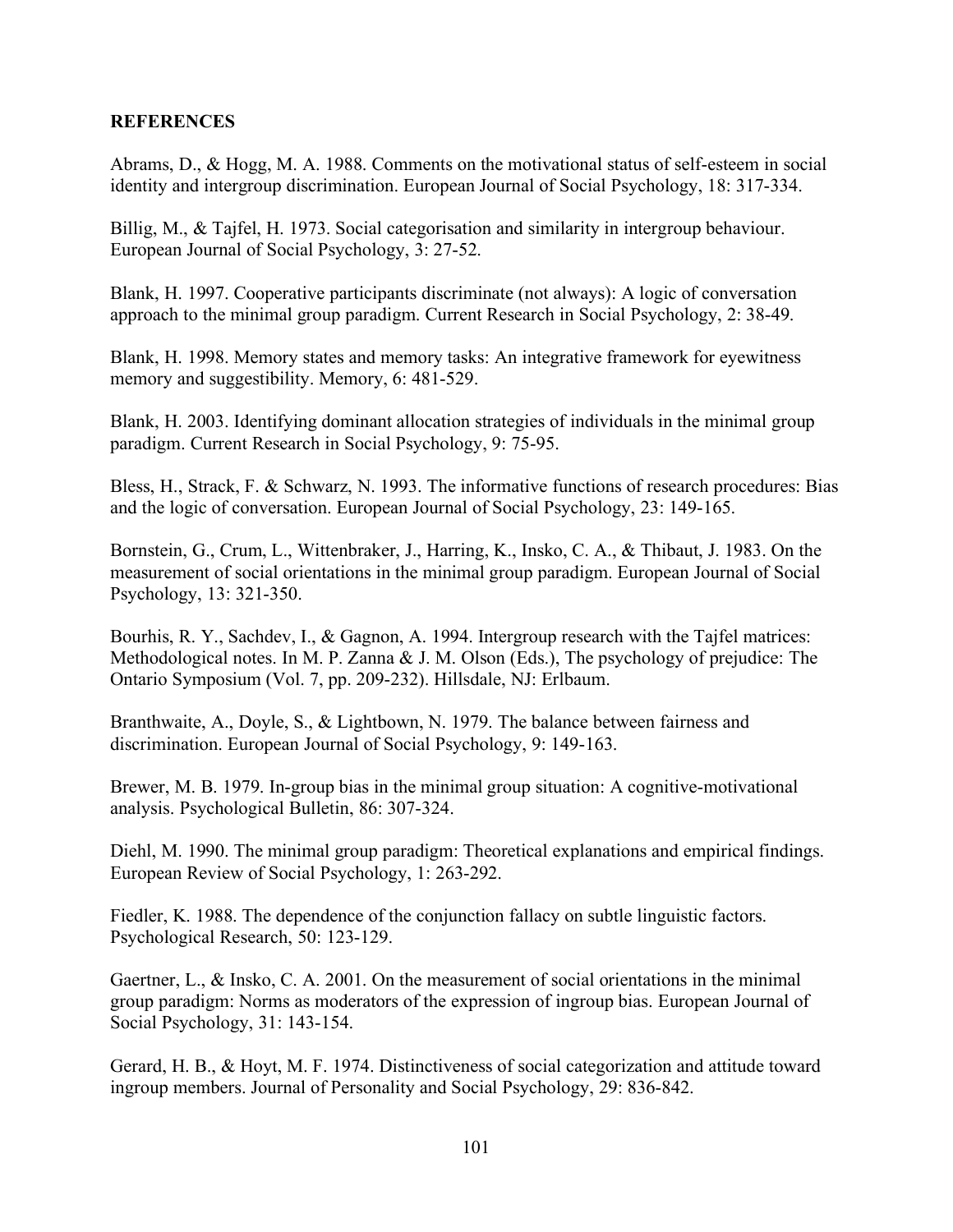Grice, P. 1975. Logic and conversation. In P. Cole and J. L. Morgan (Eds.), Syntax and semantics 3: Speech acts (pp. 41-58). New York: Academic Press.

Grieve, P. G., & Hogg, M. A. 1999. Subjective uncertainty and intergroup discrimination in the minimal group situation. Personality and Social Psycholoy Bulletin, 25: 926-940.

Hertel, G., & Kerr, N. L. 2001. Priming in-group favoritism: The impact of normative scripts in the minimal group paradigm. Journal of Experimental Social Psychology, 37: 316-324.

Hertwig, R., & Gigerenzer, G. 1999. The "conjunction fallacy" revisited: How intelligent inferences look like reasoning errors. Journal of Behavioral Decision Making, 12: 275-305.

Hilton, D. J. 1995. The social context of reasoning: Conversational inference and rational judgment. Psychological Bulletin, 118: 248-271.

Hodson, G., & Sorrentino, R. M. 2001. Just who favors the in-group? Personality differences in reactions to uncertainty in the minimal group paradigm. Group Dynamics: Theory, Research, and Practice, 5: 92-101.

Jetten, J., Hogg, M. A., & Mullin, B.-A. 2000. In-group variability and motivation to reduce subjective uncertainty. Group Dynamics: Theory, Research, and Practice, 4: 184-198.

Mullen, B., Brown, R., & Smith, C. 1992. Ingroup bias as a function of salience, relevance, and status: An integration. European Journal of Social Psychology, 22: 103-122.

Petersen, L.-E., & Blank, H. 2001. Reale Gruppen im Paradigma der minimalen Gruppen: Wirkt die Gruppensituation als Korrektiv oder Katalysator sozialer Diskriminierung? [Real groups in the minimal group paradigm: Does the group context work as corrective or catalyst of social discrimination]. Zeitschrift für Experimentelle Psychologie, 48: 304-318.

Rabbie, J. M., Schot, J. C., & Visser, L. 1989. Social identity theory: A conceptual and empirical critique from the perspective of a behavioural interaction model. European Journal of Social Psychology, 19: 171-202.

Schiffmann, R., & Wicklund, R. A. 1992. The minimal group paradigm and its minimal psychology: On equating social identity with arbitrary group membership. Theory & Psychology, 2: 29-50.

Schwarz, N. 1999. Self-reports: How the questions shape the answers. American Psychologist, 54: 93-105.

St. Claire, L., and Turner, J. C. 1982. The role of demand characteristics in the social categorization paradigm. European Journal of Social Psychology, 12: 307-314.

Tajfel, H. 1970. Experiments in intergroup discrimination. Scientific American, 223: 96-102.